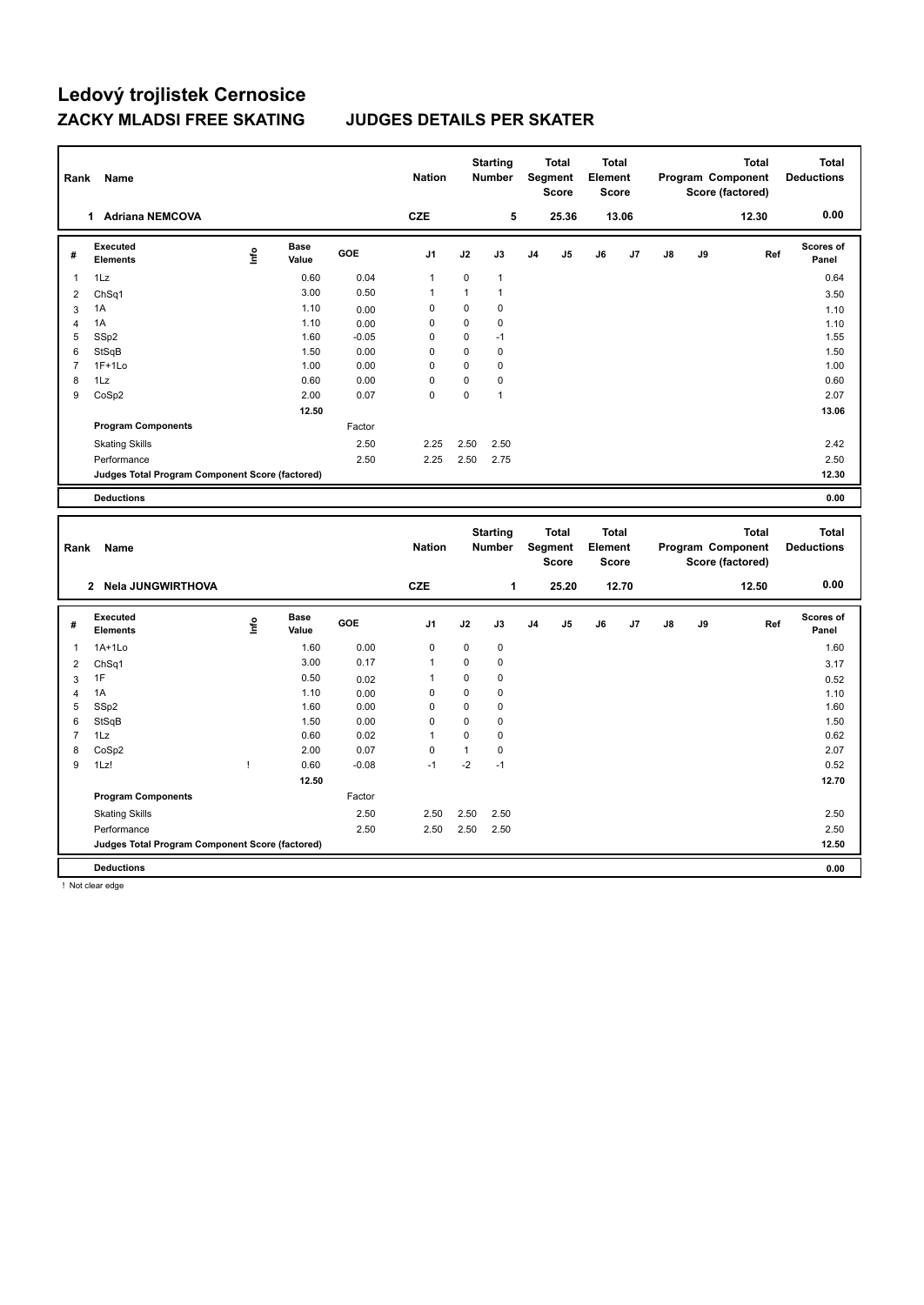| Rank           | Name                                            |      |                      |                 | <b>Nation</b>  |              | <b>Starting</b><br><b>Number</b> |                | <b>Total</b><br>Segment<br>Score        | <b>Total</b><br>Element<br><b>Score</b> |       |               |    | Program Component<br>Score (factored) | <b>Total</b> | <b>Total</b><br><b>Deductions</b> |
|----------------|-------------------------------------------------|------|----------------------|-----------------|----------------|--------------|----------------------------------|----------------|-----------------------------------------|-----------------------------------------|-------|---------------|----|---------------------------------------|--------------|-----------------------------------|
|                | 3 Barbora KABELOVA                              |      |                      |                 | <b>CZE</b>     |              | 22                               |                | 24.97                                   |                                         | 12.47 |               |    |                                       | 12.50        | 0.00                              |
| #              | <b>Executed</b><br><b>Elements</b>              | lnfo | <b>Base</b><br>Value | GOE             | J <sub>1</sub> | J2           | J3                               | J <sub>4</sub> | J5                                      | J6                                      | J7    | $\mathsf{J}8$ | J9 |                                       | Ref          | Scores of<br>Panel                |
| 1              | $1A+1Lo$                                        |      | 1.60                 | 0.07            | $\mathbf{1}$   | $\mathbf{1}$ | $\mathbf 0$                      |                |                                         |                                         |       |               |    |                                       |              | 1.67                              |
| $\overline{2}$ | 1F                                              |      | 0.50                 | 0.03            | 1              | 0            | $\overline{1}$                   |                |                                         |                                         |       |               |    |                                       |              | 0.53                              |
| 3              | SSp2                                            |      | 1.60                 | 0.21            | $\overline{c}$ | $\mathbf{1}$ | $\mathbf{1}$                     |                |                                         |                                         |       |               |    |                                       |              | 1.81                              |
| 5              | 1A                                              |      | 1.10                 | 0.00            | $\mathbf 0$    | 0            | $\mathbf 0$                      |                |                                         |                                         |       |               |    |                                       |              | 1.10                              |
| 6              | 1Lz                                             |      | 0.60                 | 0.02            | 0              | $\mathbf{1}$ | $\mathbf 0$                      |                |                                         |                                         |       |               |    |                                       |              | 0.62                              |
| $\overline{7}$ | CoSp2                                           |      | 2.00                 | 0.07            | $\mathbf 0$    | 0            | $\mathbf{1}$                     |                |                                         |                                         |       |               |    |                                       |              | 2.07                              |
| 8              | ChSq1                                           |      | 3.00                 | 0.17            | $\mathbf 0$    | $\mathbf{1}$ | $\mathbf 0$                      |                |                                         |                                         |       |               |    |                                       |              | 3.17                              |
| 9<br>10        | 1Lz                                             |      | 0.60                 | 0.00<br>$-0.60$ | 0<br>$-4$      | 0<br>$-4$    | $\pmb{0}$<br>$-4$                |                |                                         |                                         |       |               |    |                                       |              | 0.60                              |
|                | StSqB                                           |      | 1.50                 |                 |                |              |                                  |                |                                         |                                         |       |               |    |                                       |              | 0.90                              |
|                |                                                 |      | 12.50                |                 |                |              |                                  |                |                                         |                                         |       |               |    |                                       |              | 12.47                             |
|                | <b>Program Components</b>                       |      |                      | Factor          |                |              |                                  |                |                                         |                                         |       |               |    |                                       |              |                                   |
|                | <b>Skating Skills</b>                           |      |                      | 2.50            | 2.50           | 2.50         | 2.50                             |                |                                         |                                         |       |               |    |                                       |              | 2.50                              |
|                | Performance                                     |      |                      | 2.50            | 2.50           | 2.50         | 2.50                             |                |                                         |                                         |       |               |    |                                       |              | 2.50                              |
|                | Judges Total Program Component Score (factored) |      |                      |                 |                |              |                                  |                |                                         |                                         |       |               |    |                                       |              | 12.50                             |
|                | <b>Deductions</b>                               |      |                      |                 |                |              |                                  |                |                                         |                                         |       |               |    |                                       |              | 0.00                              |
|                |                                                 |      |                      |                 |                |              |                                  |                |                                         |                                         |       |               |    |                                       |              |                                   |
| Rank           | Name                                            |      |                      |                 | <b>Nation</b>  |              | <b>Starting</b><br>Number        |                | <b>Total</b><br>Segment<br><b>Score</b> | <b>Total</b><br>Element<br><b>Score</b> |       |               |    | Program Component<br>Score (factored) | <b>Total</b> | <b>Total</b><br><b>Deductions</b> |
|                | 4 Sona KRAUSOVA                                 |      |                      |                 | <b>CZE</b>     |              | 16                               |                | 24.88                                   |                                         | 13.22 |               |    |                                       | 11.66        | 0.00                              |
| #              | <b>Executed</b><br><b>Elements</b>              | ۴    | Base<br>Value        | GOE             | J <sub>1</sub> | J2           | J3                               | J4             | J5                                      | J6                                      | J7    | J8            | J9 |                                       | Ref          | Scores of<br>Panel                |
| $\mathbf{1}$   | $1A+1Lo$                                        |      | 1.60                 | 0.00            | $\mathbf 0$    | 0            | $\mathbf 0$                      |                |                                         |                                         |       |               |    |                                       |              | 1.60                              |
| $\overline{2}$ | 1Lz                                             |      | 0.60                 | 0.00            | 0              | 0            | $\mathbf 0$                      |                |                                         |                                         |       |               |    |                                       |              | 0.60                              |
| 3              | 1F                                              |      | 0.50                 | 0.00            | 0              | 0            | $\mathbf 0$                      |                |                                         |                                         |       |               |    |                                       |              | 0.50                              |
| $\overline{4}$ | StSq1                                           |      | 1.80                 | $-0.06$         | 0              | 0            | $-1$                             |                |                                         |                                         |       |               |    |                                       |              | 1.74                              |
| 5              | 1A                                              |      | 1.10                 | 0.00            | $\mathbf 0$    | 0            | $\mathbf 0$                      |                |                                         |                                         |       |               |    |                                       |              | 1.10                              |
| 6              | ChSq1                                           |      | 3.00                 | 0.17            | 1              | 0            | $\mathbf 0$                      |                |                                         |                                         |       |               |    |                                       |              | 3.17                              |
| $\overline{7}$ | CoSp2                                           |      | 2.00                 | 0.20            | $\overline{2}$ | $\mathbf{1}$ | $\pmb{0}$                        |                |                                         |                                         |       |               |    |                                       |              | 2.20                              |
| 8              | 1F                                              |      | 0.50                 | 0.00            | $\mathbf 0$    | 0            | $\pmb{0}$                        |                |                                         |                                         |       |               |    |                                       |              | 0.50                              |
| 9              | SSp2                                            |      | 1.60                 | 0.21            | $\overline{2}$ | $\mathbf{1}$ | $\mathbf{1}$                     |                |                                         |                                         |       |               |    |                                       |              | 1.81                              |
|                |                                                 |      | 12.70                |                 |                |              |                                  |                |                                         |                                         |       |               |    |                                       |              | 13.22                             |
|                | <b>Program Components</b>                       |      |                      | Factor          |                |              |                                  |                |                                         |                                         |       |               |    |                                       |              |                                   |
|                | <b>Skating Skills</b>                           |      |                      | 2.50            | 2.25           | 2.50         | 2.25                             |                |                                         |                                         |       |               |    |                                       |              | 2.33                              |
|                | Performance                                     |      |                      | 2.50            | 2.25           | 2.50         | 2.25                             |                |                                         |                                         |       |               |    |                                       |              | 2.33                              |
|                | Judges Total Program Component Score (factored) |      |                      |                 |                |              |                                  |                |                                         |                                         |       |               |    |                                       |              | 11.66                             |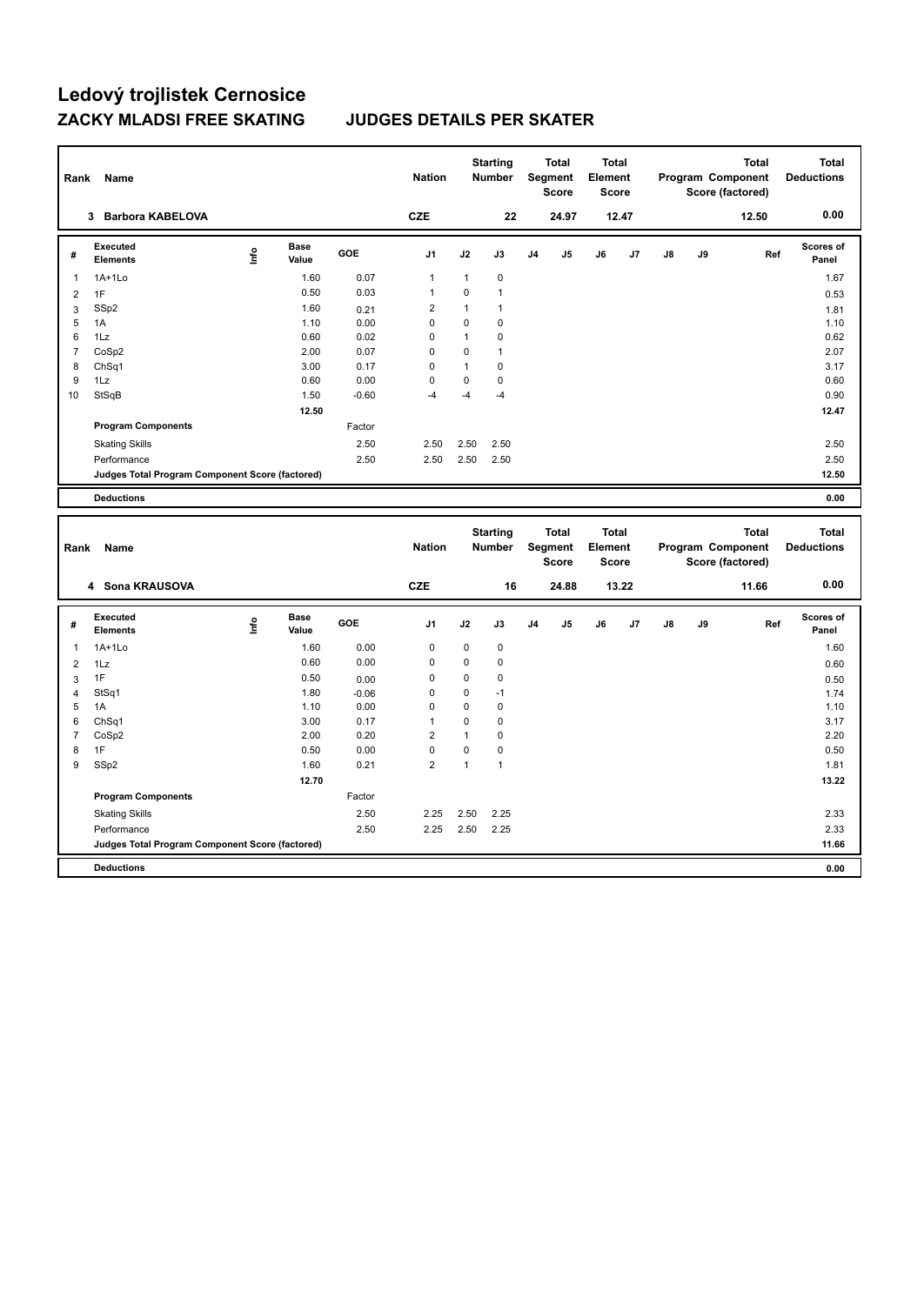| Rank | Name                                            |      |                      |         | <b>Nation</b>  |          | <b>Starting</b><br><b>Number</b> |                | <b>Total</b><br>Segment<br><b>Score</b> | <b>Total</b><br>Element<br><b>Score</b> |       |               |    | Total<br>Program Component<br>Score (factored) | <b>Total</b><br><b>Deductions</b> |
|------|-------------------------------------------------|------|----------------------|---------|----------------|----------|----------------------------------|----------------|-----------------------------------------|-----------------------------------------|-------|---------------|----|------------------------------------------------|-----------------------------------|
|      | <b>Natalie VORLOVA</b><br>5                     |      |                      |         | <b>CZE</b>     |          | 28                               |                | 24.47                                   |                                         | 12.17 |               |    | 12.30                                          | 0.00                              |
| #    | Executed<br><b>Elements</b>                     | lnfo | <b>Base</b><br>Value | GOE     | J <sub>1</sub> | J2       | J3                               | J <sub>4</sub> | J5                                      | J6                                      | J7    | $\mathsf{J}8$ | J9 | Ref                                            | <b>Scores of</b><br>Panel         |
| 1    | 1Lz                                             |      | 0.60                 | 0.06    | $\mathbf{1}$   |          | 1                                |                |                                         |                                         |       |               |    |                                                | 0.66                              |
| 2    | CoSp2                                           |      | 2.00                 | 0.00    | $\mathbf 0$    | $\Omega$ | 0                                |                |                                         |                                         |       |               |    |                                                | 2.00                              |
| 3    | 1A                                              |      | 1.10                 | 0.00    | 0              | 0        | 0                                |                |                                         |                                         |       |               |    |                                                | 1.10                              |
| 4    | ChSq1                                           |      | 3.00                 | 0.50    | 1              |          | 1                                |                |                                         |                                         |       |               |    |                                                | 3.50                              |
| 5    | 1Lo                                             |      | 0.50                 | 0.05    | 1              |          | 1                                |                |                                         |                                         |       |               |    |                                                | 0.55                              |
| 6    | StSqB                                           |      | 1.50                 | $-0.05$ | $-1$           | 0        | 0                                |                |                                         |                                         |       |               |    |                                                | 1.45                              |
| 7    | $1A+1Lo<<$                                      | <<   | 1.10                 | $-0.44$ | $-4$           | $-4$     | $-4$                             |                |                                         |                                         |       |               |    |                                                | 0.66                              |
| 8    | 1Lz                                             |      | 0.60                 | 0.00    | 0              | $\Omega$ | 0                                |                |                                         |                                         |       |               |    |                                                | 0.60                              |
| 9    | SSp2                                            |      | 1.60                 | 0.05    | $\mathbf{1}$   | 0        | 0                                |                |                                         |                                         |       |               |    |                                                | 1.65                              |
|      |                                                 |      | 12.00                |         |                |          |                                  |                |                                         |                                         |       |               |    |                                                | 12.17                             |
|      | <b>Program Components</b>                       |      |                      | Factor  |                |          |                                  |                |                                         |                                         |       |               |    |                                                |                                   |
|      | <b>Skating Skills</b>                           |      |                      | 2.50    | 2.25           | 2.50     | 2.50                             |                |                                         |                                         |       |               |    |                                                | 2.42                              |
|      | Performance                                     |      |                      | 2.50    | 2.50           | 2.50     | 2.50                             |                |                                         |                                         |       |               |    |                                                | 2.50                              |
|      | Judges Total Program Component Score (factored) |      |                      |         |                |          |                                  |                |                                         |                                         |       |               |    |                                                | 12.30                             |
|      | <b>Deductions</b>                               |      |                      |         |                |          |                                  |                |                                         |                                         |       |               |    |                                                | 0.00                              |

<< Downgraded jump

| Rank | Name                                            |      |                      |         | <b>Nation</b>  |              | <b>Starting</b><br><b>Number</b> |                | Total<br>Segment<br>Score | <b>Total</b><br>Element<br><b>Score</b> |       |               |    | <b>Total</b><br>Program Component<br>Score (factored) | <b>Total</b><br><b>Deductions</b> |
|------|-------------------------------------------------|------|----------------------|---------|----------------|--------------|----------------------------------|----------------|---------------------------|-----------------------------------------|-------|---------------|----|-------------------------------------------------------|-----------------------------------|
|      | 6 Viktorie FILIPOVA                             |      |                      |         | <b>CZE</b>     |              | 29                               |                | 24.23                     |                                         | 12.15 |               |    | 12.08                                                 | 0.00                              |
| #    | Executed<br><b>Elements</b>                     | Info | <b>Base</b><br>Value | GOE     | J <sub>1</sub> | J2           | J3                               | J <sub>4</sub> | J5                        | J6                                      | J7    | $\mathsf{J}8$ | J9 | Ref                                                   | <b>Scores of</b><br>Panel         |
| 1    | SSp1                                            |      | 1.30                 | $-0.09$ | $\mathbf 0$    | $-1$         | $-1$                             |                |                           |                                         |       |               |    |                                                       | 1.21                              |
| 2    | ChSq1                                           |      | 3.00                 | 0.17    | $\mathbf{1}$   | 0            | 0                                |                |                           |                                         |       |               |    |                                                       | 3.17                              |
| 3    | $1A+1Lo$                                        |      | 1.60                 | 0.11    | $\overline{1}$ | $\mathbf{1}$ | 1                                |                |                           |                                         |       |               |    |                                                       | 1.71                              |
| 4    | 1Lz                                             |      | 0.60                 | 0.06    | 1              | 1            | 1                                |                |                           |                                         |       |               |    |                                                       | 0.66                              |
| 5    | 1F                                              |      | 0.50                 | $-0.02$ | $-1$           | 0            | 0                                |                |                           |                                         |       |               |    |                                                       | 0.48                              |
| 6    | CoSp1                                           |      | 1.70                 | 0.00    | 0              | 0            | 0                                |                |                           |                                         |       |               |    |                                                       | 1.70                              |
| 7    | 1A                                              |      | 1.10                 | 0.07    | $\overline{1}$ | 1            | 0                                |                |                           |                                         |       |               |    |                                                       | 1.17                              |
| 8    | 1Lz                                             |      | 0.60                 | 0.00    | 0              | 0            | 0                                |                |                           |                                         |       |               |    |                                                       | 0.60                              |
| 9    | StSqB                                           |      | 1.50                 | $-0.05$ | $\mathbf 0$    | $\mathbf 0$  | $-1$                             |                |                           |                                         |       |               |    |                                                       | 1.45                              |
|      |                                                 |      | 11.90                |         |                |              |                                  |                |                           |                                         |       |               |    |                                                       | 12.15                             |
|      | <b>Program Components</b>                       |      |                      | Factor  |                |              |                                  |                |                           |                                         |       |               |    |                                                       |                                   |
|      | <b>Skating Skills</b>                           |      |                      | 2.50    | 2.50           | 2.25         | 2.25                             |                |                           |                                         |       |               |    |                                                       | 2.33                              |
|      | Performance                                     |      |                      | 2.50    | 2.50           | 2.50         | 2.50                             |                |                           |                                         |       |               |    |                                                       | 2.50                              |
|      | Judges Total Program Component Score (factored) |      |                      |         |                |              |                                  |                |                           |                                         |       |               |    |                                                       | 12.08                             |
|      | <b>Deductions</b>                               |      |                      |         |                |              |                                  |                |                           |                                         |       |               |    |                                                       | 0.00                              |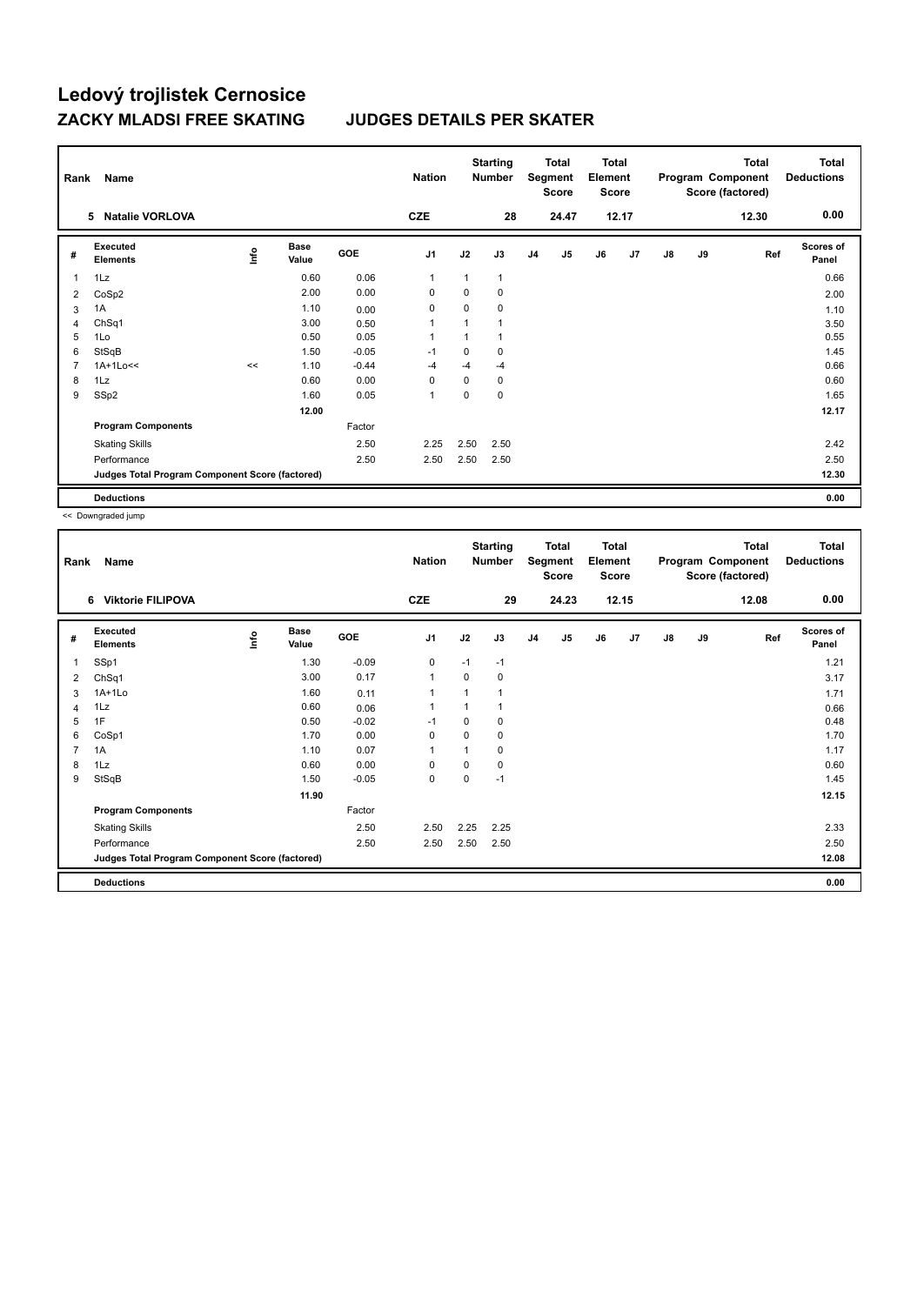| Rank           | Name                                            |       |                      |         | <b>Nation</b> |              | <b>Starting</b><br><b>Number</b> |                | <b>Total</b><br>Segment<br><b>Score</b> | <b>Total</b><br>Element<br><b>Score</b> |       |               |    | <b>Total</b><br>Program Component<br>Score (factored) | <b>Total</b><br><b>Deductions</b> |
|----------------|-------------------------------------------------|-------|----------------------|---------|---------------|--------------|----------------------------------|----------------|-----------------------------------------|-----------------------------------------|-------|---------------|----|-------------------------------------------------------|-----------------------------------|
|                | 7 Kristyna VOKOUNOVA                            |       |                      |         | <b>CZE</b>    |              | 10                               |                | 24.12                                   |                                         | 12.04 |               |    | 12.08                                                 | 0.00                              |
| #              | <b>Executed</b><br><b>Elements</b>              | Linfo | <b>Base</b><br>Value | GOE     | J1            | J2           | J3                               | J <sub>4</sub> | J5                                      | J6                                      | J7    | $\mathsf{J}8$ | J9 | Ref                                                   | <b>Scores of</b><br>Panel         |
| 1              | 1A                                              |       | 1.10                 | 0.00    | $\mathbf 0$   | $\mathbf 0$  | $\pmb{0}$                        |                |                                         |                                         |       |               |    |                                                       | 1.10                              |
| $\overline{2}$ | 1Lz                                             |       | 0.60                 | 0.06    | $\mathbf{1}$  | 1            | $\mathbf{1}$                     |                |                                         |                                         |       |               |    |                                                       | 0.66                              |
| 3              | Ch <sub>Sq1</sub>                               |       | 3.00                 | 0.50    | 1             | 1            | $\mathbf{1}$                     |                |                                         |                                         |       |               |    |                                                       | 3.50                              |
| $\overline{4}$ | 1A                                              |       | 1.10                 | 0.11    | 1             | $\mathbf{1}$ | $\mathbf{1}$                     |                |                                         |                                         |       |               |    |                                                       | 1.21                              |
| 5              | CSpB                                            |       | 1.10                 | $-0.07$ | $-1$          | $-1$         | $\mathbf 0$                      |                |                                         |                                         |       |               |    |                                                       | 1.03                              |
| 6              | StSqB                                           |       | 1.50                 | $-0.15$ | $-1$          | $-1$         | $-1$                             |                |                                         |                                         |       |               |    |                                                       | 1.35                              |
| $\overline{7}$ | $1F+1Lo$                                        |       | 1.00                 | 0.03    | $\mathbf{1}$  | $\mathbf{1}$ | $\pmb{0}$                        |                |                                         |                                         |       |               |    |                                                       | 1.03                              |
| 8              | 1Lz                                             |       | 0.60                 | 0.06    | $\mathbf{1}$  | 1            | $\mathbf{1}$                     |                |                                         |                                         |       |               |    |                                                       | 0.66                              |
| 9              | CoSpB                                           |       | 1.50                 | 0.00    | $\mathbf 0$   | $\mathbf 0$  | $\mathbf 0$                      |                |                                         |                                         |       |               |    |                                                       | 1.50                              |
|                |                                                 |       | 11.50                |         |               |              |                                  |                |                                         |                                         |       |               |    |                                                       | 12.04                             |
|                | <b>Program Components</b>                       |       |                      | Factor  |               |              |                                  |                |                                         |                                         |       |               |    |                                                       |                                   |
|                | <b>Skating Skills</b>                           |       |                      | 2.50    | 2.25          | 2.50         | 2.25                             |                |                                         |                                         |       |               |    |                                                       | 2.33                              |
|                | Performance                                     |       |                      | 2.50    | 2.25          | 2.75         | 2.50                             |                |                                         |                                         |       |               |    |                                                       | 2.50                              |
|                | Judges Total Program Component Score (factored) |       |                      |         |               |              |                                  |                |                                         |                                         |       |               |    |                                                       | 12.08                             |
|                | <b>Deductions</b>                               |       |                      |         |               |              |                                  |                |                                         |                                         |       |               |    |                                                       | 0.00                              |
| Rank           | Name                                            |       |                      |         | <b>Nation</b> |              | <b>Starting</b><br>Number        |                | <b>Total</b><br>Segment<br><b>Score</b> | <b>Total</b><br>Element<br><b>Score</b> |       |               |    | <b>Total</b><br>Program Component<br>Score (factored) | <b>Total</b><br><b>Deductions</b> |
|                | 8 Valerie HUBLOVA                               |       |                      |         | <b>CZE</b>    |              | 25                               |                | 24.03                                   |                                         | 12.35 |               |    | 11.68                                                 | 0.00                              |
| #              | <b>Executed</b><br><b>Elements</b>              | ۴     | Base<br>Value        | GOE     | J1            | J2           | J3                               | J <sub>4</sub> | J5                                      | J6                                      | J7    | J8            | J9 | Ref                                                   | <b>Scores of</b><br>Panel         |
| $\mathbf{1}$   | 1A                                              |       | 1.10                 | 0.00    | $\mathbf 0$   | $\mathbf 0$  | $\mathbf 0$                      |                |                                         |                                         |       |               |    |                                                       | 1.10                              |
| $\overline{2}$ | SSp2                                            |       | 1.60                 | $-0.05$ | $\mathbf 0$   | $-1$         | 0                                |                |                                         |                                         |       |               |    |                                                       | 1.55                              |
| 3              | $1F+1Lo$                                        |       | 1.00                 | 0.00    | $\mathbf 0$   | $\mathbf 0$  | $\mathbf 0$                      |                |                                         |                                         |       |               |    |                                                       | 1.00                              |
| 4              | 1A                                              |       | 1.10                 | $-0.07$ | $-1$          | $-1$         | 0                                |                |                                         |                                         |       |               |    |                                                       | 1.03                              |
| 5              | StSqB                                           |       | 1.50                 | 0.00    | $\mathbf 0$   | $\mathbf 0$  | 0                                |                |                                         |                                         |       |               |    |                                                       | 1.50                              |
| 6              | 1F                                              |       | 0.50                 | 0.00    | $\mathbf 0$   | $\mathbf 0$  | $\mathbf 0$                      |                |                                         |                                         |       |               |    |                                                       | 0.50                              |
| $\overline{7}$ | Ch <sub>Sq1</sub>                               |       | 3.00                 | 0.00    | $\mathbf 0$   | $\mathbf 0$  | $\pmb{0}$                        |                |                                         |                                         |       |               |    |                                                       | 3.00                              |
| 8              | 1Lz                                             |       | 0.60                 | 0.00    | $\mathbf 0$   | $\mathbf 0$  | $\pmb{0}$                        |                |                                         |                                         |       |               |    |                                                       | 0.60                              |
| 9              | CoSp2                                           |       | 2.00                 | 0.07    | $\Omega$      | $\mathbf 0$  | $\overline{1}$                   |                |                                         |                                         |       |               |    |                                                       | 2.07                              |
|                |                                                 |       | 12.40                |         |               |              |                                  |                |                                         |                                         |       |               |    |                                                       | 12.35                             |
|                | <b>Program Components</b>                       |       |                      |         |               |              |                                  |                |                                         |                                         |       |               |    |                                                       |                                   |
|                |                                                 |       |                      | Factor  |               |              |                                  |                |                                         |                                         |       |               |    |                                                       |                                   |
|                | <b>Skating Skills</b>                           |       |                      | 2.50    | 2.25          | 2.25         | 2.25                             |                |                                         |                                         |       |               |    |                                                       | 2.25                              |
|                | Performance                                     |       |                      | 2.50    | 2.50          | 2.25         | 2.50                             |                |                                         |                                         |       |               |    |                                                       | 2.42                              |
|                | Judges Total Program Component Score (factored) |       |                      |         |               |              |                                  |                |                                         |                                         |       |               |    |                                                       | 11.68                             |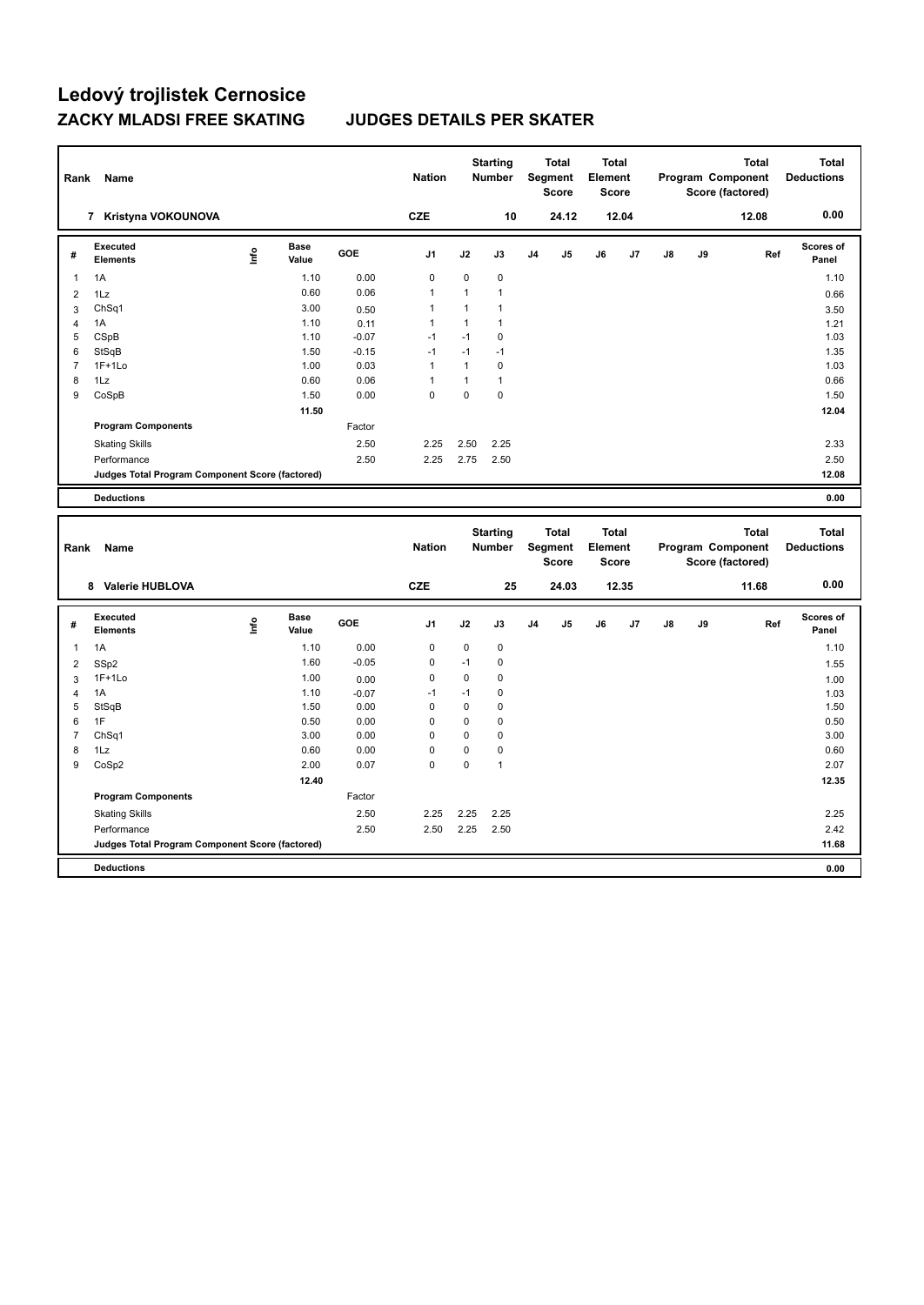| Rank           | Name                                            |      |                      |              | <b>Nation</b>    |                     | <b>Starting</b><br><b>Number</b> |    | <b>Total</b><br>Segment<br><b>Score</b> | <b>Total</b><br>Element<br><b>Score</b> |       |    | Program Component | Score (factored) | <b>Total</b> | <b>Total</b><br><b>Deductions</b> |
|----------------|-------------------------------------------------|------|----------------------|--------------|------------------|---------------------|----------------------------------|----|-----------------------------------------|-----------------------------------------|-------|----|-------------------|------------------|--------------|-----------------------------------|
|                | 9 Leontyna KRATOCHVILOVA                        |      |                      |              | CZE              |                     | 30                               |    | 24.01                                   |                                         | 12.75 |    |                   |                  | 11.26        | 0.00                              |
| #              | Executed<br><b>Elements</b>                     | lnfo | Base<br>Value        | GOE          | J <sub>1</sub>   | J2                  | J3                               | J4 | J5                                      | J6                                      | J7    | J8 | J9                |                  | Ref          | Scores of<br>Panel                |
| 1              | $1A+1Lo$                                        |      | 1.60                 | 0.00         | $\mathbf 0$      | 0                   | $\mathbf 0$                      |    |                                         |                                         |       |    |                   |                  |              | 1.60                              |
| $\overline{2}$ | 1Lo                                             |      | 0.50                 | 0.00         | $\mathbf 0$      | 0                   | 0                                |    |                                         |                                         |       |    |                   |                  |              | 0.50                              |
| 3              | 1Lz                                             |      | 0.60                 | 0.02         | 1                | 0                   | $\mathbf 0$                      |    |                                         |                                         |       |    |                   |                  |              | 0.62                              |
| 4              | ChSq1                                           |      | 3.00                 | $-0.33$      | 0                | $\Omega$            | -2                               |    |                                         |                                         |       |    |                   |                  |              | 2.67                              |
| 5              | 1Lz                                             |      | 0.60                 | 0.02         | $\mathbf 0$      | $\mathbf{1}$        | 0                                |    |                                         |                                         |       |    |                   |                  |              | 0.62                              |
| 6              | CoSp2                                           |      | 2.00                 | 0.27         | $\overline{2}$   | $\mathbf{1}$        | $\mathbf{1}$                     |    |                                         |                                         |       |    |                   |                  |              | 2.27                              |
| $\overline{7}$ | StSqB                                           |      | 1.50                 | $-0.05$      | $\mathbf 0$      | 0                   | $-1$                             |    |                                         |                                         |       |    |                   |                  |              | 1.45                              |
| 8<br>9         | 1A                                              |      | 1.10<br>1.60         | 0.00<br>0.32 | $\mathbf 0$<br>3 | 0<br>$\overline{2}$ | $\pmb{0}$<br>$\mathbf{1}$        |    |                                         |                                         |       |    |                   |                  |              | 1.10<br>1.92                      |
|                | SSp2                                            |      |                      |              |                  |                     |                                  |    |                                         |                                         |       |    |                   |                  |              |                                   |
|                |                                                 |      | 12.50                |              |                  |                     |                                  |    |                                         |                                         |       |    |                   |                  |              | 12.75                             |
|                | <b>Program Components</b>                       |      |                      | Factor       |                  |                     |                                  |    |                                         |                                         |       |    |                   |                  |              |                                   |
|                | <b>Skating Skills</b>                           |      |                      | 2.50         | 2.25             | 2.25                | 2.25                             |    |                                         |                                         |       |    |                   |                  |              | 2.25                              |
|                | Performance                                     |      |                      | 2.50         | 2.25             | 2.25                | 2.25                             |    |                                         |                                         |       |    |                   |                  |              | 2.25                              |
|                | Judges Total Program Component Score (factored) |      |                      |              |                  |                     |                                  |    |                                         |                                         |       |    |                   |                  |              | 11.26                             |
|                | <b>Deductions</b>                               |      |                      |              |                  |                     |                                  |    |                                         |                                         |       |    |                   |                  |              | 0.00                              |
|                |                                                 |      |                      |              |                  |                     |                                  |    |                                         |                                         |       |    |                   |                  |              |                                   |
| Rank           | Name                                            |      |                      |              | <b>Nation</b>    |                     | <b>Starting</b><br>Number        |    | <b>Total</b><br>Segment<br><b>Score</b> | <b>Total</b><br>Element<br><b>Score</b> |       |    | Program Component | Score (factored) | <b>Total</b> | <b>Total</b><br><b>Deductions</b> |
|                | 10 Sofie KOPICOVA                               |      |                      |              | <b>CZE</b>       |                     | 20                               |    | 23.50                                   |                                         | 12.24 |    |                   |                  | 11.26        | 0.00                              |
| #              | Executed<br><b>Elements</b>                     | lnfo | <b>Base</b><br>Value | GOE          | J1               | J2                  | J3                               | J4 | J5                                      | J6                                      | J7    | J8 | J9                |                  | Ref          | Scores of<br>Panel                |
| $\mathbf{1}$   | ChSq1                                           |      | 3.00                 | $-0.17$      | $-1$             | $\pmb{0}$           | 0                                |    |                                         |                                         |       |    |                   |                  |              | 2.83                              |
| 2              | $1A+1L0$                                        |      | 1.60                 | $-0.22$      | $-2$             | $-2$                | $-2$                             |    |                                         |                                         |       |    |                   |                  |              | 1.38                              |
| 3              | SSp2                                            |      | 1.60                 | 0.16         | 1                | $\mathbf{1}$        | $\mathbf{1}$                     |    |                                         |                                         |       |    |                   |                  |              | 1.76                              |
| $\overline{4}$ | 1Lz                                             |      | 0.60                 | 0.00         | $\mathbf 0$      | 0                   | $\mathbf 0$                      |    |                                         |                                         |       |    |                   |                  |              | 0.60                              |
| 5              | 1F                                              |      | 0.50                 | $-0.05$      | $-1$             | $-1$                | $-1$                             |    |                                         |                                         |       |    |                   |                  |              | 0.45                              |
| 6              | 1Lz                                             |      | 0.60                 | 0.04         | 1                | $\mathbf{1}$        | 0                                |    |                                         |                                         |       |    |                   |                  |              | 0.64                              |
| $\overline{7}$ | 1A                                              |      | 1.10                 | 0.00         | $\Omega$         | $\Omega$            | $\mathbf 0$                      |    |                                         |                                         |       |    |                   |                  |              | 1.10                              |
| 8              | CoSp2                                           |      | 2.00                 | 0.13         | $\mathbf{1}$     | 0                   | $\mathbf{1}$                     |    |                                         |                                         |       |    |                   |                  |              | 2.13                              |
| 9              | StSqB                                           |      | 1.50                 | $-0.15$      | $-1$             | $-1$                | $-1$                             |    |                                         |                                         |       |    |                   |                  |              | 1.35                              |
|                |                                                 |      | 12.50                |              |                  |                     |                                  |    |                                         |                                         |       |    |                   |                  |              | 12.24                             |
|                | <b>Program Components</b>                       |      |                      | Factor       |                  |                     |                                  |    |                                         |                                         |       |    |                   |                  |              |                                   |
|                | <b>Skating Skills</b>                           |      |                      | 2.50         | 2.25             | 2.25                | 2.25                             |    |                                         |                                         |       |    |                   |                  |              | 2.25                              |
|                | Performance                                     |      |                      | 2.50         | 2.25             | 2.25                | 2.25                             |    |                                         |                                         |       |    |                   |                  |              | 2.25                              |
|                | Judges Total Program Component Score (factored) |      |                      |              |                  |                     |                                  |    |                                         |                                         |       |    |                   |                  |              | 11.26                             |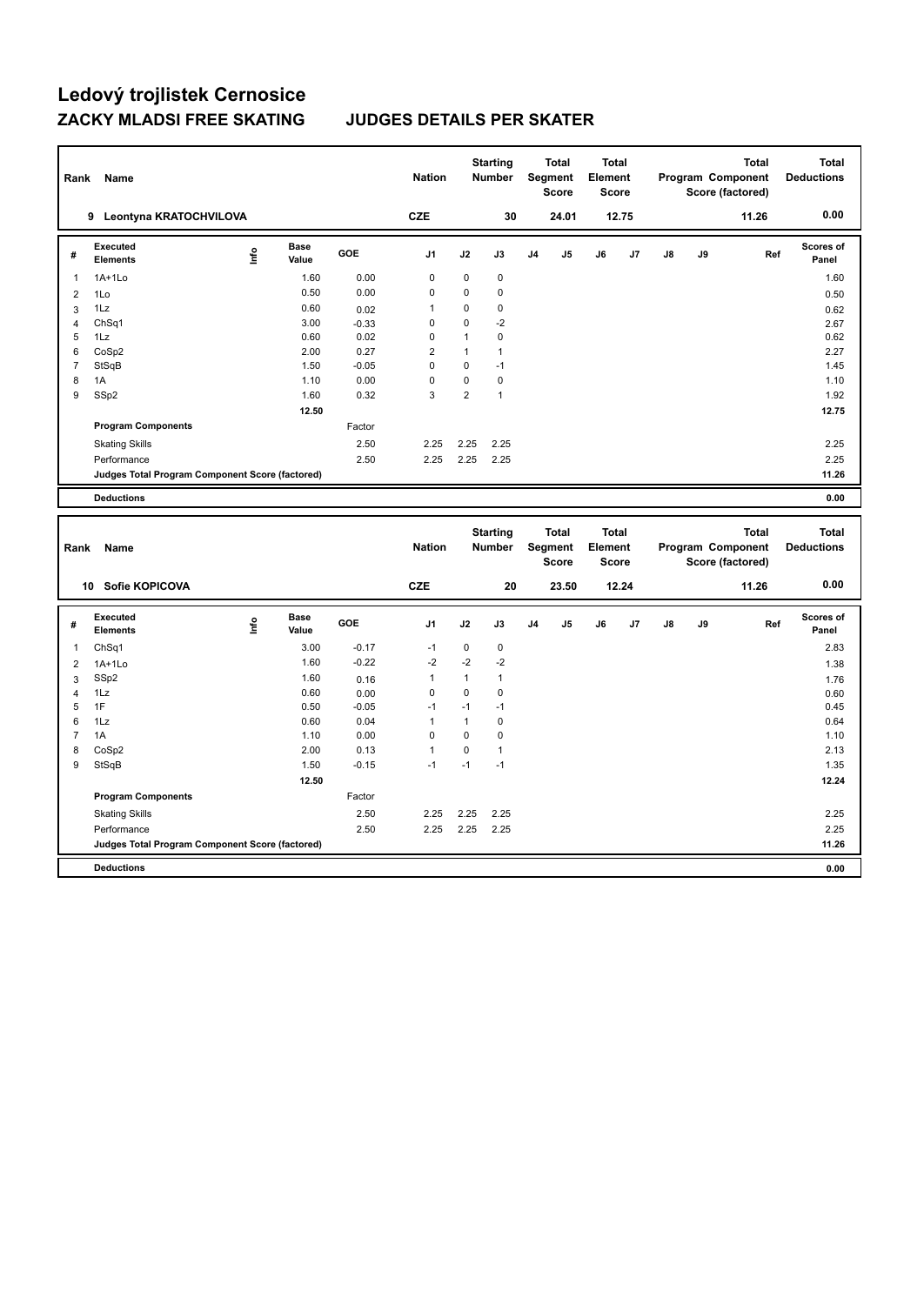| Rank             | Name                                            |       |                      |         | <b>Nation</b>       |              | <b>Starting</b><br>Number |                | <b>Total</b><br>Segment<br><b>Score</b> | <b>Total</b><br>Element<br><b>Score</b> |       |               |    | Program Component<br>Score (factored) | Total        | <b>Total</b><br><b>Deductions</b> |
|------------------|-------------------------------------------------|-------|----------------------|---------|---------------------|--------------|---------------------------|----------------|-----------------------------------------|-----------------------------------------|-------|---------------|----|---------------------------------------|--------------|-----------------------------------|
|                  | 11 Aneta VALOVA                                 |       |                      |         | <b>CZE</b>          |              | 15                        |                | 22.97                                   |                                         | 12.34 |               |    | 10.63                                 |              | 0.00                              |
| #                | <b>Executed</b><br><b>Elements</b>              | Linfo | <b>Base</b><br>Value | GOE     | J1                  | J2           | J3                        | J <sub>4</sub> | J5                                      | J6                                      | J7    | $\mathsf{J}8$ | J9 |                                       | Ref          | <b>Scores of</b><br>Panel         |
| 1                | $1A+1Lo$                                        |       | 1.60                 | 0.00    | $\mathbf 0$         | $\mathbf 0$  | $\mathbf 0$               |                |                                         |                                         |       |               |    |                                       |              | 1.60                              |
| $\overline{2}$   | 1F                                              |       | 0.50                 | 0.02    | 0                   | $\mathbf{1}$ | 0                         |                |                                         |                                         |       |               |    |                                       |              | 0.52                              |
| 3                | 1F                                              |       | 0.50                 | 0.00    | $\mathbf 0$         | $\mathbf 0$  | $\mathbf 0$               |                |                                         |                                         |       |               |    |                                       |              | 0.50                              |
| $\overline{4}$   | CS <sub>p2</sub>                                |       | 1.80                 | 0.00    | $\Omega$            | $\mathbf 0$  | $\mathbf 0$               |                |                                         |                                         |       |               |    |                                       |              | 1.80                              |
| 5                | ChSq1                                           |       | 3.00                 | 0.00    | $\mathbf 0$         | $\mathbf 0$  | 0                         |                |                                         |                                         |       |               |    |                                       |              | 3.00                              |
| 6                | StSqB                                           |       | 1.50                 | $-0.10$ | $-1$                | $-1$         | $\mathbf 0$               |                |                                         |                                         |       |               |    |                                       |              | 1.40                              |
| $\overline{7}$   | 1A                                              |       | 1.10                 | $-0.11$ | $-1$                | $-1$         | $-1$                      |                |                                         |                                         |       |               |    |                                       |              | 0.99                              |
| 8                | 1Lz                                             |       | 0.60                 | 0.00    | $\mathbf 0$<br>$-1$ | $\mathbf 0$  | $\pmb{0}$                 |                |                                         |                                         |       |               |    |                                       |              | 0.60                              |
| 9                | CoSp2                                           |       | 2.00                 | $-0.07$ |                     | $-1$         | $\overline{1}$            |                |                                         |                                         |       |               |    |                                       |              | 1.93                              |
|                  |                                                 |       | 12.60                |         |                     |              |                           |                |                                         |                                         |       |               |    |                                       |              | 12.34                             |
|                  | <b>Program Components</b>                       |       |                      | Factor  |                     |              |                           |                |                                         |                                         |       |               |    |                                       |              |                                   |
|                  | <b>Skating Skills</b>                           |       |                      | 2.50    | 2.00                | 2.00         | 2.25                      |                |                                         |                                         |       |               |    |                                       |              | 2.08                              |
|                  | Performance                                     |       |                      | 2.50    | 2.25                | 2.00         | 2.25                      |                |                                         |                                         |       |               |    |                                       |              | 2.17                              |
|                  | Judges Total Program Component Score (factored) |       |                      |         |                     |              |                           |                |                                         |                                         |       |               |    |                                       |              | 10.63                             |
|                  | <b>Deductions</b>                               |       |                      |         |                     |              |                           |                |                                         |                                         |       |               |    |                                       |              | 0.00                              |
|                  |                                                 |       |                      |         |                     |              |                           |                |                                         |                                         |       |               |    |                                       |              |                                   |
| Rank             | Name                                            |       |                      |         | <b>Nation</b>       |              | <b>Starting</b><br>Number |                | <b>Total</b><br>Segment<br><b>Score</b> | <b>Total</b><br>Element<br><b>Score</b> |       |               |    | Program Component<br>Score (factored) | <b>Total</b> | <b>Total</b><br><b>Deductions</b> |
|                  | 12 Simona BACEOVA                               |       |                      |         | <b>CZE</b>          |              | 24                        |                | 22.77                                   |                                         | 11.91 |               |    | 10.86                                 |              | 0.00                              |
| #                | <b>Executed</b><br><b>Elements</b>              | ۴     | <b>Base</b><br>Value | GOE     | J1                  | J2           | J3                        | J <sub>4</sub> | J5                                      | J6                                      | J7    | J8            | J9 |                                       | Ref          | <b>Scores of</b><br>Panel         |
| $\mathbf{1}$     | 1A                                              |       | 1.10                 | 0.00    | $\mathbf 0$         | $\mathbf 0$  | $\pmb{0}$                 |                |                                         |                                         |       |               |    |                                       |              | 1.10                              |
| $\overline{2}$   | Ch <sub>Sq1</sub>                               |       | 3.00                 | 0.33    | 1                   | $\mathbf{1}$ | $\mathbf 0$               |                |                                         |                                         |       |               |    |                                       |              | 3.33                              |
| 3                | 1Lz                                             |       | 0.60                 | 0.00    | $\mathbf 0$         | $\mathbf 0$  | 0                         |                |                                         |                                         |       |               |    |                                       |              | 0.60                              |
| $\overline{4}$   | StSqB                                           |       | 1.50                 | $-0.20$ | $-2$                | $-1$         | $-1$                      |                |                                         |                                         |       |               |    |                                       |              | 1.30                              |
| 5                | 1A                                              |       | 1.10                 | $-0.04$ | $-1$                | $\mathbf 0$  | $\mathbf 0$               |                |                                         |                                         |       |               |    |                                       |              | 1.06                              |
| 6                | CoSp1V                                          |       | 1.28                 | 0.04    | $\mathbf 0$         | $\mathbf{1}$ | $\pmb{0}$                 |                |                                         |                                         |       |               |    |                                       |              | 1.32                              |
| $\overline{7}$   | 1Lz+1Lo                                         |       | 1.10                 | 0.00    | $\mathbf 0$         | $\mathbf 0$  | $\mathbf 0$               |                |                                         |                                         |       |               |    |                                       |              | 1.10                              |
| 8                | 1F                                              |       | 0.50                 | 0.00    | 0                   | $\mathbf 0$  | $\mathbf 0$               |                |                                         |                                         |       |               |    |                                       |              | 0.50                              |
| $\boldsymbol{9}$ | SSp2                                            |       | 1.60                 | 0.00    | $\mathbf 0$         | $\mathbf 0$  | $\pmb{0}$                 |                |                                         |                                         |       |               |    |                                       |              | 1.60                              |
|                  |                                                 |       | 11.78                |         |                     |              |                           |                |                                         |                                         |       |               |    |                                       |              | 11.91                             |
|                  | <b>Program Components</b>                       |       |                      | Factor  |                     |              |                           |                |                                         |                                         |       |               |    |                                       |              |                                   |
|                  | <b>Skating Skills</b>                           |       |                      | 2.50    | 2.25                | 2.25         | 2.00                      |                |                                         |                                         |       |               |    |                                       |              | 2.17                              |
|                  | Performance                                     |       |                      | 2.50    | 2.25                | 2.25         | 2.00                      |                |                                         |                                         |       |               |    |                                       |              | 2.17                              |
|                  | Judges Total Program Component Score (factored) |       |                      |         |                     |              |                           |                |                                         |                                         |       |               |    |                                       |              | 10.86                             |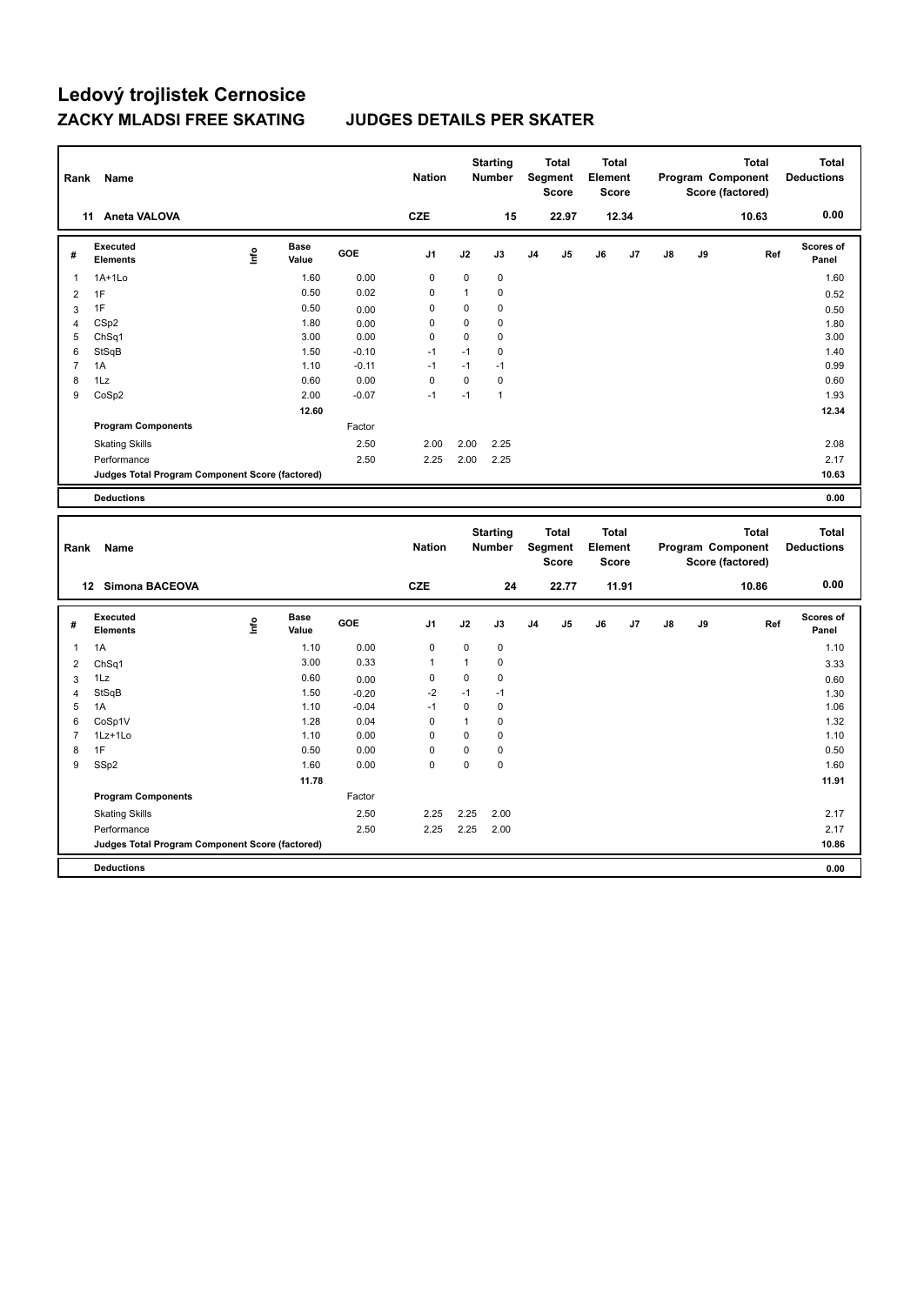| Rank           | Name                                            |       |                      |         | <b>Nation</b>  |              | <b>Starting</b><br>Number |                | <b>Total</b><br>Segment<br>Score | <b>Total</b><br>Element<br><b>Score</b> |       |               |    | Total<br>Program Component<br>Score (factored) | <b>Total</b><br><b>Deductions</b> |
|----------------|-------------------------------------------------|-------|----------------------|---------|----------------|--------------|---------------------------|----------------|----------------------------------|-----------------------------------------|-------|---------------|----|------------------------------------------------|-----------------------------------|
|                | 13 Tereza ZELENKOVA                             |       |                      |         | <b>CZE</b>     |              | $\overline{\mathbf{r}}$   |                | 22.73                            |                                         | 11.47 |               |    | 11.26                                          | 0.00                              |
| #              | <b>Executed</b><br><b>Elements</b>              | Linfo | <b>Base</b><br>Value | GOE     | J1             | J2           | J3                        | J <sub>4</sub> | J5                               | J6                                      | J7    | $\mathsf{J}8$ | J9 | Ref                                            | <b>Scores of</b><br>Panel         |
| 1              | 1A                                              |       | 1.10                 | $-0.44$ | $-4$           | $-4$         | -4                        |                |                                  |                                         |       |               |    |                                                | 0.66                              |
| $\overline{2}$ | 1Lz+1Lo                                         |       | 1.10                 | 0.02    | $\mathbf{1}$   | $\mathbf 0$  | $\pmb{0}$                 |                |                                  |                                         |       |               |    |                                                | 1.12                              |
| 3              | CoSp1                                           |       | 1.70                 | 0.23    | $\overline{c}$ | $\mathbf{1}$ | $\mathbf{1}$              |                |                                  |                                         |       |               |    |                                                | 1.93                              |
| $\overline{4}$ | StSqB                                           |       | 1.50                 | $-0.15$ | $-1$           | $-1$         | $-1$                      |                |                                  |                                         |       |               |    |                                                | 1.35                              |
| 5              | 1F                                              |       | 0.50                 | 0.00    | $\mathbf 0$    | $\mathbf 0$  | $\mathbf 0$               |                |                                  |                                         |       |               |    |                                                | 0.50                              |
| 6              | 1Lz                                             |       | 0.60                 | 0.00    | $\mathbf 0$    | $\mathbf 0$  | $\mathbf 0$               |                |                                  |                                         |       |               |    |                                                | 0.60                              |
| $\overline{7}$ | ChSq1                                           |       | 3.00                 | 0.00    | 0              | $\mathbf 0$  | $\mathbf 0$               |                |                                  |                                         |       |               |    |                                                | 3.00                              |
| 8              | 1A                                              |       | 1.10                 | 0.00    | $\mathbf 0$    | $\mathbf 0$  | $\pmb{0}$                 |                |                                  |                                         |       |               |    |                                                | 1.10                              |
| 9              | SSp1                                            |       | 1.30                 | $-0.09$ | $\Omega$       | $-1$         | $-1$                      |                |                                  |                                         |       |               |    |                                                | 1.21                              |
|                |                                                 |       | 11.90                |         |                |              |                           |                |                                  |                                         |       |               |    |                                                | 11.47                             |
|                | <b>Program Components</b>                       |       |                      | Factor  |                |              |                           |                |                                  |                                         |       |               |    |                                                |                                   |
|                | <b>Skating Skills</b>                           |       |                      | 2.50    | 2.25           | 2.25         | 2.25                      |                |                                  |                                         |       |               |    |                                                | 2.25                              |
|                | Performance                                     |       |                      | 2.50    | 2.25           | 2.25         | 2.25                      |                |                                  |                                         |       |               |    |                                                | 2.25                              |
|                | Judges Total Program Component Score (factored) |       |                      |         |                |              |                           |                |                                  |                                         |       |               |    |                                                | 11.26                             |
|                | <b>Deductions</b>                               |       |                      |         |                |              |                           |                |                                  |                                         |       |               |    |                                                | 0.00                              |
| Rank           | Name                                            |       |                      |         | <b>Nation</b>  |              | <b>Starting</b><br>Number |                | <b>Total</b><br>Segment          | <b>Total</b><br>Element                 |       |               |    | <b>Total</b>                                   | <b>Total</b><br><b>Deductions</b> |
|                |                                                 |       |                      |         |                |              |                           |                | <b>Score</b>                     | <b>Score</b>                            |       |               |    | Program Component<br>Score (factored)          |                                   |
|                | 14 Tereza MASKOVA                               |       |                      |         | <b>CZE</b>     |              | 13                        |                | 22.21                            |                                         | 11.23 |               |    | 11.48                                          | $-0.50$                           |
| #              | <b>Executed</b><br><b>Elements</b>              | ۴     | <b>Base</b><br>Value | GOE     | J1             | J2           | J3                        | J <sub>4</sub> | J5                               | J6                                      | J7    | J8            | J9 | Ref                                            | <b>Scores of</b><br>Panel         |
| $\mathbf{1}$   | 1Lz+1Lo                                         |       | 1.10                 | 0.02    | $\mathbf 0$    | $\mathbf{1}$ | $\pmb{0}$                 |                |                                  |                                         |       |               |    |                                                | 1.12                              |
| $\overline{2}$ | 1A                                              |       | 1.10                 | $-0.55$ | $-5$           | $-5$         | $-5$                      |                |                                  |                                         |       |               |    |                                                | 0.55                              |
| 3              | StSqB                                           |       | 1.50                 | $-0.05$ | $-1$           | $\mathbf 0$  | $\pmb{0}$                 |                |                                  |                                         |       |               |    |                                                | 1.45                              |
| $\overline{4}$ | ChSq1                                           |       | 3.00                 | $-0.17$ | $\mathbf 0$    | $\mathbf 0$  | $-1$                      |                |                                  |                                         |       |               |    |                                                | 2.83                              |
| 5              | 1F                                              |       | 0.50                 | 0.00    | $\Omega$       | $\Omega$     | $\mathbf 0$               |                |                                  |                                         |       |               |    |                                                | 0.50                              |
| 6              | CoSp2V                                          |       | 1.50                 | 0.15    | 1              | $\mathbf{1}$ | $\mathbf{1}$              |                |                                  |                                         |       |               |    |                                                | 1.65                              |
| $\overline{7}$ | 1A                                              |       | 1.10                 | 0.04    | 1              | $\mathbf 0$  | $\mathbf 0$               |                |                                  |                                         |       |               |    |                                                | 1.14                              |
| 8              | 1Lz                                             |       | 0.60                 | 0.00    | 0              | $\mathbf 0$  | $\mathbf 0$               |                |                                  |                                         |       |               |    |                                                | 0.60                              |
| 9              | SSp1                                            |       | 1.30                 | 0.09    | 1              | $\mathbf 0$  | $\mathbf{1}$              |                |                                  |                                         |       |               |    |                                                | 1.39                              |
|                |                                                 |       | 11.70                |         |                |              |                           |                |                                  |                                         |       |               |    |                                                | 11.23                             |
|                | <b>Program Components</b>                       |       |                      | Factor  |                |              |                           |                |                                  |                                         |       |               |    |                                                |                                   |
|                | <b>Skating Skills</b>                           |       |                      | 2.50    | 2.25           | 2.25         | 2.00                      |                |                                  |                                         |       |               |    |                                                | 2.17                              |
|                | Performance                                     |       |                      | 2.50    | 2.50           | 2.50         | 2.25                      |                |                                  |                                         |       |               |    |                                                | 2.42                              |
|                | Judges Total Program Component Score (factored) |       |                      |         |                |              |                           |                |                                  |                                         |       |               |    |                                                | 11.48                             |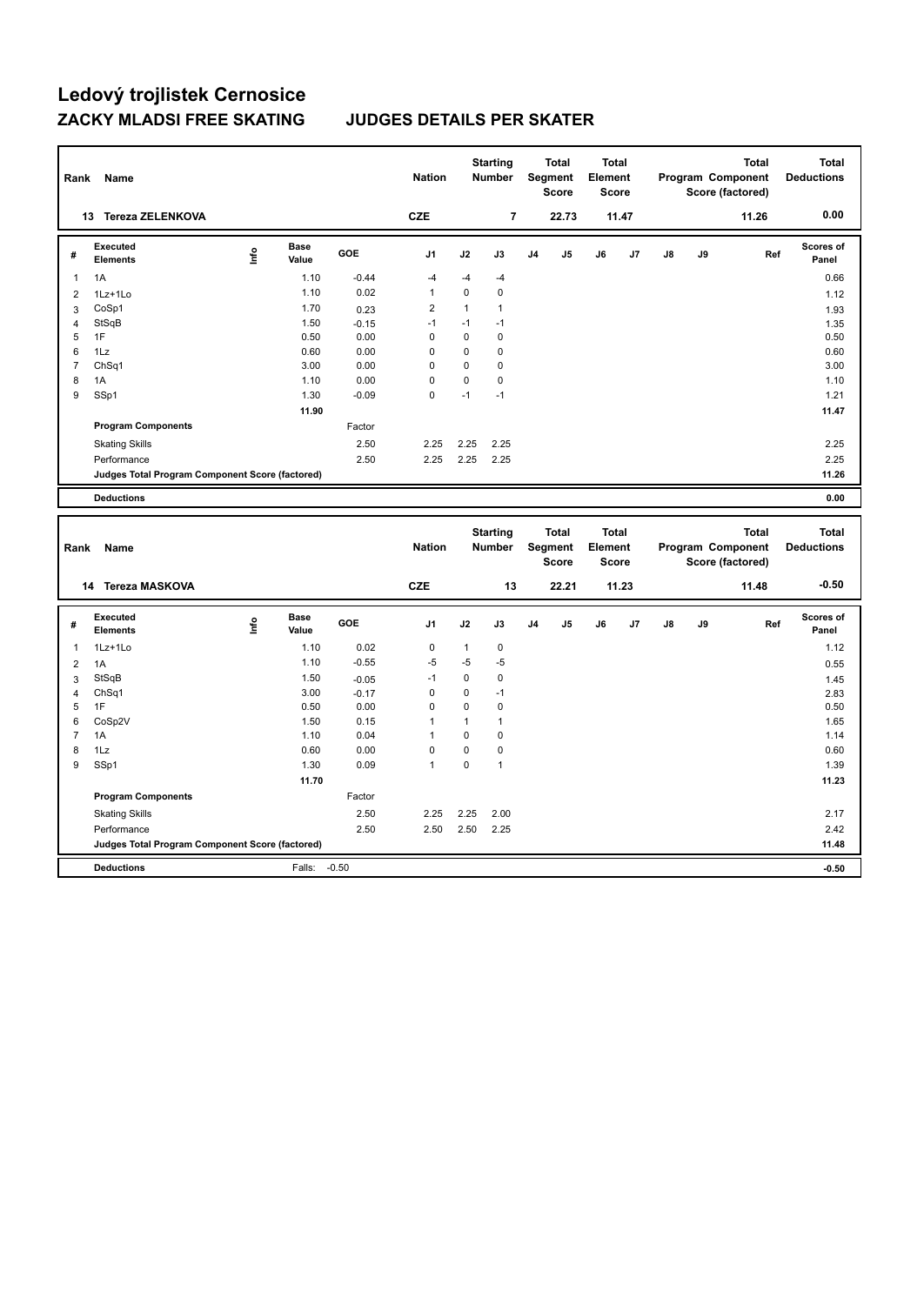| Rank           | Name                                            |      |                      |                 | <b>Nation</b>                 |              | <b>Starting</b><br><b>Number</b> |                | <b>Total</b><br>Segment<br>Score        | <b>Total</b><br>Element<br><b>Score</b> |       |               |    | Program Component<br>Score (factored) | <b>Total</b> | <b>Total</b><br><b>Deductions</b> |
|----------------|-------------------------------------------------|------|----------------------|-----------------|-------------------------------|--------------|----------------------------------|----------------|-----------------------------------------|-----------------------------------------|-------|---------------|----|---------------------------------------|--------------|-----------------------------------|
|                | 15 Valerie MARESOVA                             |      |                      |                 | <b>CZE</b>                    |              | 14                               |                | 21.87                                   |                                         | 10.61 |               |    |                                       | 11.26        | 0.00                              |
| #              | <b>Executed</b><br><b>Elements</b>              | lnfo | <b>Base</b><br>Value | GOE             | J <sub>1</sub>                | J2           | J3                               | J <sub>4</sub> | J5                                      | J6                                      | J7    | $\mathsf{J}8$ | J9 |                                       | Ref          | Scores of<br>Panel                |
| 1              | $1A+1Lo$                                        |      | 1.60                 | 0.00            | 0                             | 0            | $\mathbf 0$                      |                |                                         |                                         |       |               |    |                                       |              | 1.60                              |
| $\overline{2}$ | 1F                                              |      | 0.50                 | 0.03            | 1                             | $\mathbf{1}$ | $\mathbf 0$                      |                |                                         |                                         |       |               |    |                                       |              | 0.53                              |
| 3              | ChSq1                                           |      | 3.00                 | 0.17            | 0                             | $\mathbf{1}$ | $\mathbf 0$                      |                |                                         |                                         |       |               |    |                                       |              | 3.17                              |
| $\overline{4}$ | 1Lz                                             |      | 0.60                 | 0.00            | $\mathbf 0$                   | 0            | $\mathbf 0$                      |                |                                         |                                         |       |               |    |                                       |              | 0.60                              |
| 5              | StSqB                                           |      | 1.50                 | 0.00            | 0                             | 0            | $\mathbf 0$                      |                |                                         |                                         |       |               |    |                                       |              | 1.50                              |
| 6              | 1A                                              |      | 1.10                 | 0.00            | $\mathbf 0$                   | 0            | $\mathbf 0$                      |                |                                         |                                         |       |               |    |                                       |              | 1.10                              |
| $\overline{7}$ | 1Lz                                             |      | 0.60                 | 0.02            | 1                             | 0            | $\pmb{0}$                        |                |                                         |                                         |       |               |    |                                       |              | 0.62                              |
| 8<br>9         | CoSp                                            |      | 0.00<br>1.60         | 0.00<br>$-0.11$ | $\overline{a}$<br>$\mathbf 0$ | ÷.<br>$-1$   | ä,<br>$-1$                       |                |                                         |                                         |       |               |    |                                       |              | 0.00<br>1.49                      |
|                | SSp2                                            |      |                      |                 |                               |              |                                  |                |                                         |                                         |       |               |    |                                       |              |                                   |
|                |                                                 |      | 10.50                |                 |                               |              |                                  |                |                                         |                                         |       |               |    |                                       |              | 10.61                             |
|                | <b>Program Components</b>                       |      |                      | Factor          |                               |              |                                  |                |                                         |                                         |       |               |    |                                       |              |                                   |
|                | <b>Skating Skills</b>                           |      |                      | 2.50            | 2.00                          | 2.00         | 2.50                             |                |                                         |                                         |       |               |    |                                       |              | 2.17                              |
|                | Performance                                     |      |                      | 2.50            | 2.25                          | 2.25         | 2.50                             |                |                                         |                                         |       |               |    |                                       |              | 2.33                              |
|                | Judges Total Program Component Score (factored) |      |                      |                 |                               |              |                                  |                |                                         |                                         |       |               |    |                                       |              | 11.26                             |
|                | <b>Deductions</b>                               |      |                      |                 |                               |              |                                  |                |                                         |                                         |       |               |    |                                       |              | 0.00                              |
|                |                                                 |      |                      |                 |                               |              |                                  |                |                                         |                                         |       |               |    |                                       |              |                                   |
| Rank           | Name                                            |      |                      |                 | <b>Nation</b>                 |              | <b>Starting</b><br>Number        |                | <b>Total</b><br>Segment<br><b>Score</b> | <b>Total</b><br>Element<br><b>Score</b> |       |               |    | Program Component<br>Score (factored) | <b>Total</b> | <b>Total</b><br><b>Deductions</b> |
|                | 16 Vanessa BUBNIKOVA                            |      |                      |                 | <b>CZE</b>                    |              | 6                                |                | 21.24                                   |                                         | 11.04 |               |    |                                       | 10.20        | 0.00                              |
| #              | <b>Executed</b><br><b>Elements</b>              | ۴    | Base<br>Value        | GOE             | J <sub>1</sub>                | J2           | J3                               | J4             | J5                                      | J6                                      | J7    | J8            | J9 |                                       | Ref          | <b>Scores of</b><br>Panel         |
| $\mathbf{1}$   | 1Lz                                             |      | 0.60                 | $-0.02$         | $-1$                          | 0            | $\mathbf 0$                      |                |                                         |                                         |       |               |    |                                       |              | 0.58                              |
| $\overline{2}$ | 1A                                              |      | 1.10                 | 0.00            | 0                             | 0            | $\mathbf 0$                      |                |                                         |                                         |       |               |    |                                       |              | 1.10                              |
| 3              | ChSq1                                           |      | 3.00                 | $-0.50$         | $-1$                          | $-1$         | $-1$                             |                |                                         |                                         |       |               |    |                                       |              | 2.50                              |
| $\overline{4}$ | 1A+1Lo                                          |      | 1.60                 | $-0.15$         | $-1$                          | $-2$         | $-1$                             |                |                                         |                                         |       |               |    |                                       |              | 1.45                              |
| 5              | CoSp1                                           |      | 1.70                 | $-0.06$         | $\mathbf 0$                   | 0            | $-1$                             |                |                                         |                                         |       |               |    |                                       |              | 1.64                              |
| 6              | StSqB                                           |      | 1.50                 | $-0.05$         | $\mathbf 0$                   | 0            | $-1$                             |                |                                         |                                         |       |               |    |                                       |              | 1.45                              |
| $\overline{7}$ | 1F                                              |      | 0.50                 | 0.00            | 0                             | 0            | $\pmb{0}$                        |                |                                         |                                         |       |               |    |                                       |              | 0.50                              |
| 8              | 1Lo                                             |      | 0.50                 | 0.02            | 1                             | 0            | $\pmb{0}$                        |                |                                         |                                         |       |               |    |                                       |              | 0.52                              |
| 9              | SSp1                                            |      | 1.30                 | 0.00            | $\Omega$                      | 0            | $\mathbf 0$                      |                |                                         |                                         |       |               |    |                                       |              | 1.30                              |
|                |                                                 |      | 11.80                |                 |                               |              |                                  |                |                                         |                                         |       |               |    |                                       |              | 11.04                             |
|                | <b>Program Components</b>                       |      |                      | Factor          |                               |              |                                  |                |                                         |                                         |       |               |    |                                       |              |                                   |
|                | <b>Skating Skills</b>                           |      |                      | 2.50            | 2.00                          | 1.75         | 2.25                             |                |                                         |                                         |       |               |    |                                       |              | 2.00                              |
|                | Performance                                     |      |                      | 2.50            | 2.00                          | 2.00         | 2.25                             |                |                                         |                                         |       |               |    |                                       |              | 2.08                              |
|                | Judges Total Program Component Score (factored) |      |                      |                 |                               |              |                                  |                |                                         |                                         |       |               |    |                                       |              | 10.20                             |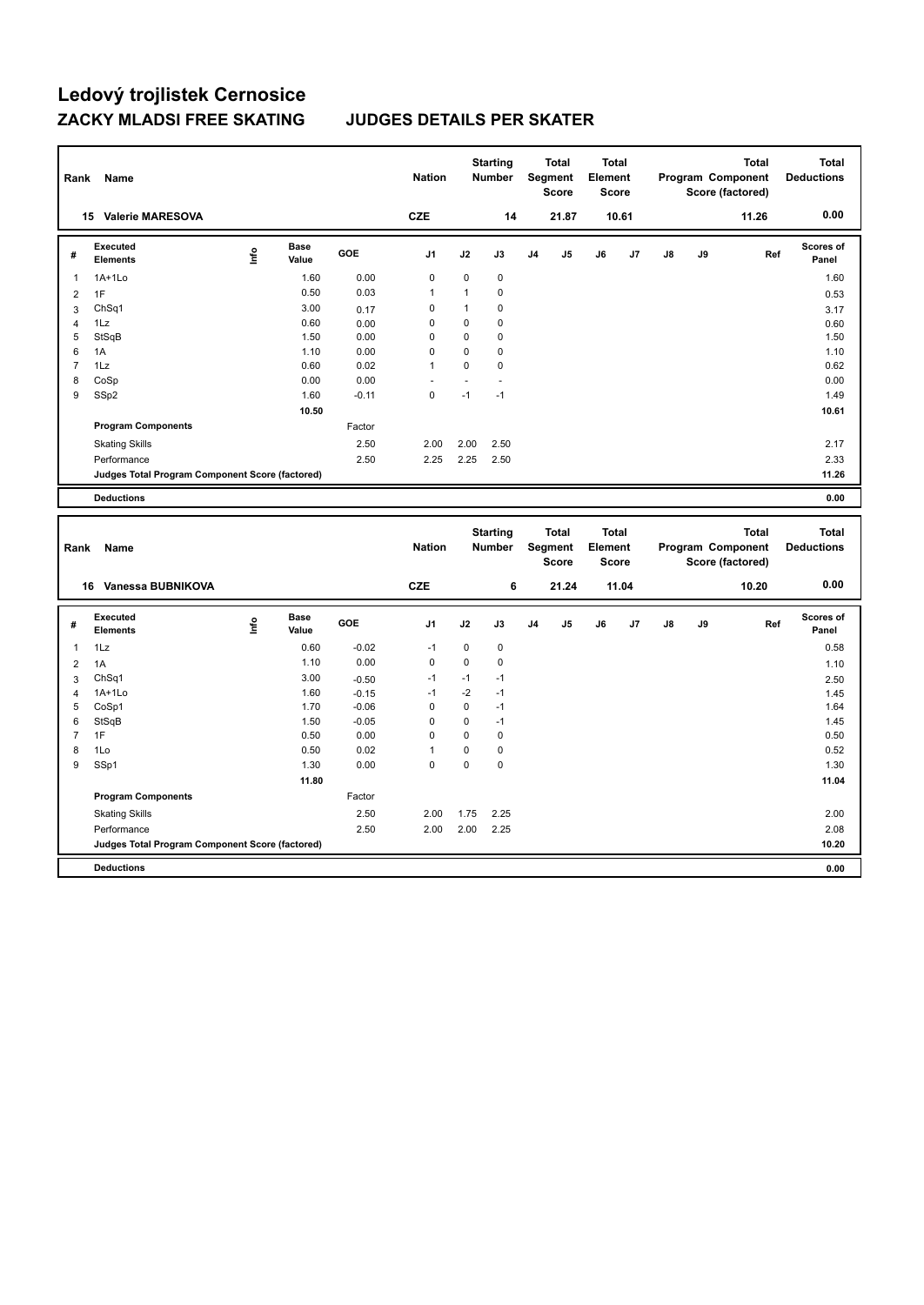| Rank           | Name                                            |      |                      |         | <b>Nation</b>  |              | <b>Starting</b><br><b>Number</b> |    | <b>Total</b><br>Segment<br><b>Score</b> | Total<br>Element<br>Score               |       |               |    | <b>Total</b><br>Program Component<br>Score (factored) | <b>Total</b><br><b>Deductions</b> |
|----------------|-------------------------------------------------|------|----------------------|---------|----------------|--------------|----------------------------------|----|-----------------------------------------|-----------------------------------------|-------|---------------|----|-------------------------------------------------------|-----------------------------------|
|                | 17 Lenka RACOVA                                 |      |                      |         | CZE            |              | 3                                |    | 21.03                                   |                                         | 11.87 |               |    | 9.16                                                  | 0.00                              |
| #              | <b>Executed</b><br><b>Elements</b>              | lnfo | <b>Base</b><br>Value | GOE     | J1             | J2           | J3                               | J4 | J5                                      | J6                                      | J7    | $\mathsf{J}8$ | J9 | Ref                                                   | Scores of<br>Panel                |
| $\mathbf{1}$   | 1F                                              |      | 0.50                 | 0.00    | $\mathbf 0$    | 0            | 0                                |    |                                         |                                         |       |               |    |                                                       | 0.50                              |
| $\overline{2}$ | 1Lz+1Lo                                         |      | 1.10                 | $-0.04$ | $\mathbf 0$    | $-1$         | $-1$                             |    |                                         |                                         |       |               |    |                                                       | 1.06                              |
| 3              | 1A                                              |      | 1.10                 | $-0.18$ | $-2$           | $-2$         | $-1$                             |    |                                         |                                         |       |               |    |                                                       | 0.92                              |
| $\overline{4}$ | SSp1                                            |      | 1.30                 | 0.04    | $\mathbf{1}$   | 0            | $\mathbf 0$                      |    |                                         |                                         |       |               |    |                                                       | 1.34                              |
| 5              | Ch <sub>Sq1</sub>                               |      | 3.00                 | 0.00    | $\mathbf 0$    | $\mathbf{1}$ | $-1$                             |    |                                         |                                         |       |               |    |                                                       | 3.00                              |
| 6              | 1A                                              |      | 1.10                 | 0.00    | $\mathbf 0$    | 0            | $\pmb{0}$                        |    |                                         |                                         |       |               |    |                                                       | 1.10                              |
| $\overline{7}$ | StSqB                                           |      | 1.50                 | $-0.15$ | $-1$           | $-1$         | $-1$                             |    |                                         |                                         |       |               |    |                                                       | 1.35                              |
| 8              | CoSp2                                           |      | 2.00                 | 0.00    | 0              | 0            | $\pmb{0}$                        |    |                                         |                                         |       |               |    |                                                       | 2.00                              |
| 9              | 1Lz                                             |      | 0.60                 | 0.00    | $\mathbf 0$    | 0            | $\mathbf 0$                      |    |                                         |                                         |       |               |    |                                                       | 0.60                              |
|                |                                                 |      | 12.20                |         |                |              |                                  |    |                                         |                                         |       |               |    |                                                       | 11.87                             |
|                | <b>Program Components</b>                       |      |                      | Factor  |                |              |                                  |    |                                         |                                         |       |               |    |                                                       |                                   |
|                | <b>Skating Skills</b>                           |      |                      | 2.50    | 1.75           | 1.75         | 2.00                             |    |                                         |                                         |       |               |    |                                                       | 1.83                              |
|                | Performance                                     |      |                      | 2.50    | 1.75           | 1.75         | 2.00                             |    |                                         |                                         |       |               |    |                                                       | 1.83                              |
|                | Judges Total Program Component Score (factored) |      |                      |         |                |              |                                  |    |                                         |                                         |       |               |    |                                                       | 9.16                              |
|                | <b>Deductions</b>                               |      |                      |         |                |              |                                  |    |                                         |                                         |       |               |    |                                                       | 0.00                              |
| Rank           | Name                                            |      |                      |         | <b>Nation</b>  |              | <b>Starting</b><br>Number        |    | <b>Total</b><br>Segment<br><b>Score</b> | <b>Total</b><br>Element<br><b>Score</b> |       |               |    | <b>Total</b><br>Program Component<br>Score (factored) | <b>Total</b><br><b>Deductions</b> |
|                | 18 Rozarie HANUSOVA                             |      |                      |         | <b>CZE</b>     |              | 18                               |    | 20.56                                   |                                         | 9.93  |               |    |                                                       | 0.00                              |
| #              | <b>Executed</b>                                 |      |                      |         |                |              |                                  |    |                                         |                                         |       |               |    | 10.63                                                 |                                   |
| $\mathbf{1}$   | <b>Elements</b>                                 | lnfo | Base<br>Value        | GOE     | J <sub>1</sub> | J2           | J3                               | J4 | J5                                      | J6                                      | J7    | J8            | J9 | Ref                                                   | Scores of<br>Panel                |
|                | 1Lz                                             |      | 0.60                 | 0.02    | $\mathbf{1}$   | 0            | $\mathbf 0$                      |    |                                         |                                         |       |               |    |                                                       | 0.62                              |
| $\overline{2}$ | 1A                                              |      | 1.10                 | 0.00    | 0              | 0            | 0                                |    |                                         |                                         |       |               |    |                                                       | 1.10                              |
| 3              | CSp1                                            |      | 1.40                 | $-0.23$ | $-1$           | $-2$         | $-2$                             |    |                                         |                                         |       |               |    |                                                       | 1.17                              |
| $\overline{4}$ | 1F                                              |      | 0.50                 | 0.00    | 0              | 0            | 0                                |    |                                         |                                         |       |               |    |                                                       | 0.50                              |
| 5              | $1A+1Lo$                                        |      | 1.60                 | 0.11    | $\mathbf{1}$   | $\mathbf{1}$ | $\mathbf{1}$                     |    |                                         |                                         |       |               |    |                                                       | 1.71                              |
| 6              | StSqB                                           |      | 1.50                 | $-0.10$ | $-1$           | 0            | $-1$                             |    |                                         |                                         |       |               |    |                                                       | 1.40                              |
| $\overline{7}$ | CoSp                                            |      | 0.00                 | 0.00    |                |              | ł,                               |    |                                         |                                         |       |               |    |                                                       | 0.00                              |
| 8              | 1Lz                                             |      | 0.60                 | 0.00    | $\mathbf 0$    | 0            | $\pmb{0}$                        |    |                                         |                                         |       |               |    |                                                       | 0.60                              |
| 9              | Ch <sub>Sq1</sub>                               |      | 3.00                 | $-0.17$ | $\mathbf{1}$   | $\mathbf{1}$ | $-3$                             |    |                                         |                                         |       |               |    |                                                       | 2.83                              |
|                |                                                 |      | 10.30                |         |                |              |                                  |    |                                         |                                         |       |               |    |                                                       | 9.93                              |
|                | <b>Program Components</b>                       |      |                      | Factor  |                |              |                                  |    |                                         |                                         |       |               |    |                                                       |                                   |
|                | <b>Skating Skills</b>                           |      |                      | 2.50    | 2.00           | 2.25         | 2.00                             |    |                                         |                                         |       |               |    |                                                       | 2.08                              |
|                | Performance                                     |      |                      | 2.50    | 2.25           | 2.25         | 2.00                             |    |                                         |                                         |       |               |    |                                                       | 2.17                              |
|                | Judges Total Program Component Score (factored) |      |                      |         |                |              |                                  |    |                                         |                                         |       |               |    |                                                       | 10.63                             |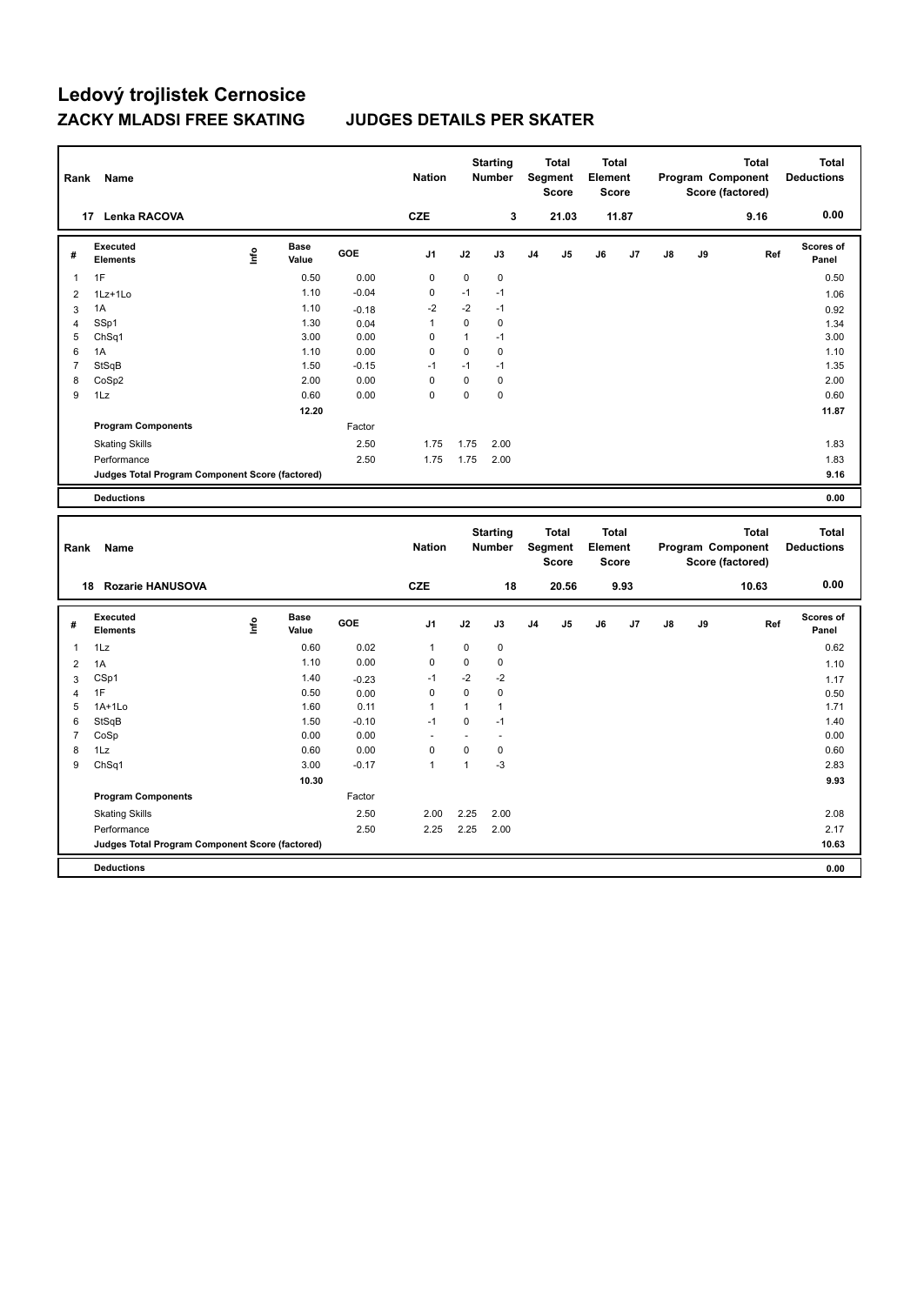| Rank | Name                                            |      |                      |            | <b>Nation</b>  |             | <b>Starting</b><br><b>Number</b> |    | <b>Total</b><br>Segment<br><b>Score</b> | <b>Total</b><br>Element<br><b>Score</b> |       |               |    | <b>Total</b><br>Program Component<br>Score (factored) | <b>Total</b><br><b>Deductions</b> |
|------|-------------------------------------------------|------|----------------------|------------|----------------|-------------|----------------------------------|----|-----------------------------------------|-----------------------------------------|-------|---------------|----|-------------------------------------------------------|-----------------------------------|
| 19   | <b>Olivie BESWALDOVA</b>                        |      |                      |            | <b>CZE</b>     |             | 4                                |    | 18.48                                   |                                         | 10.58 |               |    | 7.90                                                  | 0.00                              |
| #    | Executed<br><b>Elements</b>                     | ١nf٥ | <b>Base</b><br>Value | <b>GOE</b> | J <sub>1</sub> | J2          | J3                               | J4 | J <sub>5</sub>                          | J6                                      | J7    | $\mathsf{J}8$ | J9 | Ref                                                   | <b>Scores of</b><br>Panel         |
| 1    | 1A                                              |      | 1.10                 | $-0.07$    | 0              | $-1$        | $-1$                             |    |                                         |                                         |       |               |    |                                                       | 1.03                              |
| 2    | 1Lze                                            | e    | 0.48                 | $-0.14$    | $-3$           | $-3$        | $-3$                             |    |                                         |                                         |       |               |    |                                                       | 0.34                              |
| 3    | 1A                                              |      | 1.10                 | $-0.04$    | $-1$           | 0           | 0                                |    |                                         |                                         |       |               |    |                                                       | 1.06                              |
| 4    | CoSp1                                           |      | 1.70                 | 0.00       | 0              | $\mathbf 0$ | 0                                |    |                                         |                                         |       |               |    |                                                       | 1.70                              |
| 5    | ChSq1                                           |      | 3.00                 | $-0.50$    | $-1$           | $-1$        | $-1$                             |    |                                         |                                         |       |               |    |                                                       | 2.50                              |
| 6    | 1Lze+1Lo                                        | e    | 0.98                 | $-0.18$    | $-3$           | $-4$        | $-4$                             |    |                                         |                                         |       |               |    |                                                       | 0.80                              |
| 7    | 1F                                              |      | 0.50                 | $-0.05$    | $-1$           | $-1$        | $-1$                             |    |                                         |                                         |       |               |    |                                                       | 0.45                              |
| 8    | CSp1                                            |      | 1.40                 | 0.00       | 0              | 0           | 0                                |    |                                         |                                         |       |               |    |                                                       | 1.40                              |
| 9    | StSqB                                           |      | 1.50                 | $-0.20$    | $-1$           | $-1$        | $-2$                             |    |                                         |                                         |       |               |    |                                                       | 1.30                              |
|      |                                                 |      | 11.76                |            |                |             |                                  |    |                                         |                                         |       |               |    |                                                       | 10.58                             |
|      | <b>Program Components</b>                       |      |                      | Factor     |                |             |                                  |    |                                         |                                         |       |               |    |                                                       |                                   |
|      | <b>Skating Skills</b>                           |      |                      | 2.50       | 1.75           | 1.50        | 1.50                             |    |                                         |                                         |       |               |    |                                                       | 1.58                              |
|      | Performance                                     |      |                      | 2.50       | 1.75           | 1.50        | 1.50                             |    |                                         |                                         |       |               |    |                                                       | 1.58                              |
|      | Judges Total Program Component Score (factored) |      |                      |            |                |             |                                  |    |                                         |                                         |       |               |    |                                                       | 7.90                              |
|      | <b>Deductions</b>                               |      |                      |            |                |             |                                  |    |                                         |                                         |       |               |    |                                                       | 0.00                              |

e Wrong edge

| $-0.50$<br><b>CZE</b><br>$\mathbf{2}$<br><b>Linda PANCOVA</b><br>17.93<br>9.47<br>8.96<br>20<br><b>Scores of</b><br>Executed<br><b>Base</b><br>lnfo<br>GOE<br>J <sub>1</sub><br>J2<br>J9<br>Ref<br>J3<br>J <sub>5</sub><br>J6<br>J7<br>$\mathsf{J}8$<br>J4<br>#<br><b>Elements</b><br>Value<br>Panel<br>$-5$<br>1.10<br>$-0.55$<br>$-5$<br>0.55<br>1A<br>$-5$<br>$\mathbf{1}$<br>$-0.13$<br>$-3$<br>0.48<br>$-3$<br>$-2$<br>e<br>0.35<br>2<br>1Lze<br>SSp2<br>$\pmb{0}$<br>$\mathbf 0$<br>$-1$<br>1.60<br>$-0.05$<br>3<br>1.55<br>$1F+1Lo$<br>$\mathbf 0$<br>1.00<br>0<br>0<br>0.00<br>1.00<br>$\overline{4}$<br>$-3$<br>$-2$<br>1Lze<br>$-0.13$<br>$-3$<br>0.35<br>5<br>0.48<br>e<br>$-2$<br>$-2$<br>$-2$<br>$-0.30$<br>1.20<br>CoSpB<br>1.50<br>6<br>$-2$<br>StSqB<br>$-0.20$<br>$-1$<br>1.30<br>$\overline{7}$<br>1.50<br>$-1$<br>1F<br>0.00<br>$\pmb{0}$<br>$\Omega$<br>0.50<br>0<br>0.50<br>8<br>ChSq1<br>3.00<br>$-0.33$<br>0<br>2.67<br>9<br>$-1$<br>$-1$<br>11.16<br>9.47<br>Factor<br><b>Program Components</b><br>1.75<br>2.50<br>1.75<br>2.00<br>1.83<br><b>Skating Skills</b><br>2.50<br>1.75<br>1.75<br>Performance<br>1.50<br>2.00<br>Judges Total Program Component Score (factored)<br>8.96<br>$-0.50$<br><b>Deductions</b><br>Falls:<br>$-0.50$ | Rank | Name |  | <b>Nation</b> | <b>Starting</b><br><b>Number</b> | <b>Total</b><br>Segment<br><b>Score</b> | Total<br>Element<br><b>Score</b> |  | Total<br>Program Component<br>Score (factored) | <b>Total</b><br><b>Deductions</b> |
|------------------------------------------------------------------------------------------------------------------------------------------------------------------------------------------------------------------------------------------------------------------------------------------------------------------------------------------------------------------------------------------------------------------------------------------------------------------------------------------------------------------------------------------------------------------------------------------------------------------------------------------------------------------------------------------------------------------------------------------------------------------------------------------------------------------------------------------------------------------------------------------------------------------------------------------------------------------------------------------------------------------------------------------------------------------------------------------------------------------------------------------------------------------------------------------------------------------------------------------------------------------|------|------|--|---------------|----------------------------------|-----------------------------------------|----------------------------------|--|------------------------------------------------|-----------------------------------|
|                                                                                                                                                                                                                                                                                                                                                                                                                                                                                                                                                                                                                                                                                                                                                                                                                                                                                                                                                                                                                                                                                                                                                                                                                                                                  |      |      |  |               |                                  |                                         |                                  |  |                                                |                                   |
|                                                                                                                                                                                                                                                                                                                                                                                                                                                                                                                                                                                                                                                                                                                                                                                                                                                                                                                                                                                                                                                                                                                                                                                                                                                                  |      |      |  |               |                                  |                                         |                                  |  |                                                |                                   |
|                                                                                                                                                                                                                                                                                                                                                                                                                                                                                                                                                                                                                                                                                                                                                                                                                                                                                                                                                                                                                                                                                                                                                                                                                                                                  |      |      |  |               |                                  |                                         |                                  |  |                                                |                                   |
|                                                                                                                                                                                                                                                                                                                                                                                                                                                                                                                                                                                                                                                                                                                                                                                                                                                                                                                                                                                                                                                                                                                                                                                                                                                                  |      |      |  |               |                                  |                                         |                                  |  |                                                |                                   |
|                                                                                                                                                                                                                                                                                                                                                                                                                                                                                                                                                                                                                                                                                                                                                                                                                                                                                                                                                                                                                                                                                                                                                                                                                                                                  |      |      |  |               |                                  |                                         |                                  |  |                                                |                                   |
|                                                                                                                                                                                                                                                                                                                                                                                                                                                                                                                                                                                                                                                                                                                                                                                                                                                                                                                                                                                                                                                                                                                                                                                                                                                                  |      |      |  |               |                                  |                                         |                                  |  |                                                |                                   |
|                                                                                                                                                                                                                                                                                                                                                                                                                                                                                                                                                                                                                                                                                                                                                                                                                                                                                                                                                                                                                                                                                                                                                                                                                                                                  |      |      |  |               |                                  |                                         |                                  |  |                                                |                                   |
|                                                                                                                                                                                                                                                                                                                                                                                                                                                                                                                                                                                                                                                                                                                                                                                                                                                                                                                                                                                                                                                                                                                                                                                                                                                                  |      |      |  |               |                                  |                                         |                                  |  |                                                |                                   |
|                                                                                                                                                                                                                                                                                                                                                                                                                                                                                                                                                                                                                                                                                                                                                                                                                                                                                                                                                                                                                                                                                                                                                                                                                                                                  |      |      |  |               |                                  |                                         |                                  |  |                                                |                                   |
|                                                                                                                                                                                                                                                                                                                                                                                                                                                                                                                                                                                                                                                                                                                                                                                                                                                                                                                                                                                                                                                                                                                                                                                                                                                                  |      |      |  |               |                                  |                                         |                                  |  |                                                |                                   |
|                                                                                                                                                                                                                                                                                                                                                                                                                                                                                                                                                                                                                                                                                                                                                                                                                                                                                                                                                                                                                                                                                                                                                                                                                                                                  |      |      |  |               |                                  |                                         |                                  |  |                                                |                                   |
|                                                                                                                                                                                                                                                                                                                                                                                                                                                                                                                                                                                                                                                                                                                                                                                                                                                                                                                                                                                                                                                                                                                                                                                                                                                                  |      |      |  |               |                                  |                                         |                                  |  |                                                |                                   |
|                                                                                                                                                                                                                                                                                                                                                                                                                                                                                                                                                                                                                                                                                                                                                                                                                                                                                                                                                                                                                                                                                                                                                                                                                                                                  |      |      |  |               |                                  |                                         |                                  |  |                                                |                                   |
|                                                                                                                                                                                                                                                                                                                                                                                                                                                                                                                                                                                                                                                                                                                                                                                                                                                                                                                                                                                                                                                                                                                                                                                                                                                                  |      |      |  |               |                                  |                                         |                                  |  |                                                |                                   |
|                                                                                                                                                                                                                                                                                                                                                                                                                                                                                                                                                                                                                                                                                                                                                                                                                                                                                                                                                                                                                                                                                                                                                                                                                                                                  |      |      |  |               |                                  |                                         |                                  |  |                                                |                                   |
|                                                                                                                                                                                                                                                                                                                                                                                                                                                                                                                                                                                                                                                                                                                                                                                                                                                                                                                                                                                                                                                                                                                                                                                                                                                                  |      |      |  |               |                                  |                                         |                                  |  |                                                |                                   |
|                                                                                                                                                                                                                                                                                                                                                                                                                                                                                                                                                                                                                                                                                                                                                                                                                                                                                                                                                                                                                                                                                                                                                                                                                                                                  |      |      |  |               |                                  |                                         |                                  |  |                                                |                                   |

e Wrong edge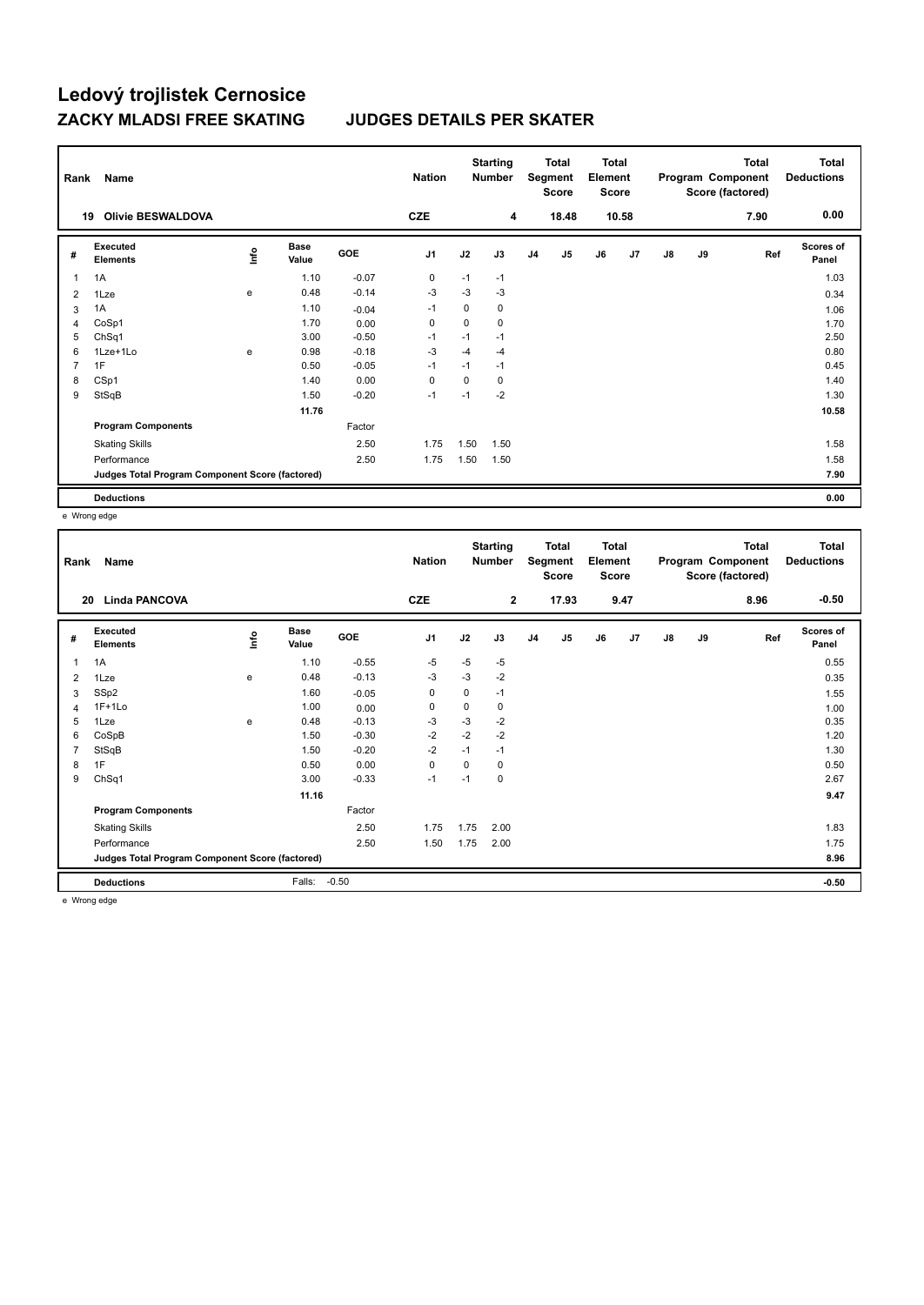| Rank | Name                                            |                                  |                      |            | <b>Nation</b> |             | <b>Starting</b><br><b>Number</b> |                | Total<br>Segment<br><b>Score</b> | <b>Total</b><br>Element<br><b>Score</b> |      |    |    | Total<br>Program Component<br>Score (factored) | <b>Total</b><br><b>Deductions</b> |
|------|-------------------------------------------------|----------------------------------|----------------------|------------|---------------|-------------|----------------------------------|----------------|----------------------------------|-----------------------------------------|------|----|----|------------------------------------------------|-----------------------------------|
| 21   | <b>Linda KREJCI</b>                             |                                  |                      |            | <b>CZE</b>    |             | 21                               |                | 17.63                            |                                         | 9.07 |    |    | 8.56                                           | 0.00                              |
| #    | Executed<br><b>Elements</b>                     | $\mathop{\mathsf{Int}}\nolimits$ | <b>Base</b><br>Value | <b>GOE</b> | J1            | J2          | J3                               | J <sub>4</sub> | J5                               | J6                                      | J7   | J8 | J9 | Ref                                            | <b>Scores of</b><br>Panel         |
| 1    | 1F                                              |                                  | 0.50                 | $-0.05$    | $-1$          | $-1$        | $-1$                             |                |                                  |                                         |      |    |    |                                                | 0.45                              |
| 2    | ChSq1                                           |                                  | 3.00                 | $-0.67$    | $-1$          | $-1$        | $-2$                             |                |                                  |                                         |      |    |    |                                                | 2.33                              |
| 3    | 1Lze                                            | e                                | 0.48                 | $-0.13$    | $-3$          | $-3$        | $-2$                             |                |                                  |                                         |      |    |    |                                                | 0.35                              |
| 4    | SSp2                                            |                                  | 1.60                 | $-0.21$    | $-1$          | $-1$        | $-2$                             |                |                                  |                                         |      |    |    |                                                | 1.39                              |
| 5    | 1F                                              |                                  | 0.50                 | 0.00       | $\mathbf 0$   | $\mathbf 0$ | 0                                |                |                                  |                                         |      |    |    |                                                | 0.50                              |
| 6    | 1Lze+1Lo                                        | e                                | 0.98                 | $-0.13$    | -3            | $-3$        | $-2$                             |                |                                  |                                         |      |    |    |                                                | 0.85                              |
| 7    | CoSp1V                                          |                                  | 1.28                 | $-0.26$    | -2            | $-2$        | $-2$                             |                |                                  |                                         |      |    |    |                                                | 1.02                              |
| 8    | StSqB                                           |                                  | 1.50                 | $-0.35$    | $-3$          | $-2$        | $-2$                             |                |                                  |                                         |      |    |    |                                                | 1.15                              |
| 9    | 1A                                              |                                  | 1.10                 | $-0.07$    | $-1$          | $-1$        | 0                                |                |                                  |                                         |      |    |    |                                                | 1.03                              |
|      |                                                 |                                  | 10.94                |            |               |             |                                  |                |                                  |                                         |      |    |    |                                                | 9.07                              |
|      | <b>Program Components</b>                       |                                  |                      | Factor     |               |             |                                  |                |                                  |                                         |      |    |    |                                                |                                   |
|      | <b>Skating Skills</b>                           |                                  |                      | 2.50       | 1.75          | 1.75        | 1.75                             |                |                                  |                                         |      |    |    |                                                | 1.75                              |
|      | Performance                                     |                                  |                      | 2.50       | 1.75          | 1.50        | 1.75                             |                |                                  |                                         |      |    |    |                                                | 1.67                              |
|      | Judges Total Program Component Score (factored) |                                  |                      |            |               |             |                                  |                |                                  |                                         |      |    |    |                                                | 8.56                              |
|      | <b>Deductions</b>                               |                                  |                      |            |               |             |                                  |                |                                  |                                         |      |    |    |                                                | 0.00                              |

e Wrong edge

| 0.00<br><b>CZE</b><br>26<br>16.72<br>8.59<br>8.13<br>Johana HAJKOVA<br>22<br><b>Scores of</b><br>Executed<br><b>Base</b><br>$\mathop{\mathsf{Int}}\nolimits$<br><b>GOE</b><br>J1<br>J2<br>J3<br>J <sub>5</sub><br>J6<br>J7<br>$\mathsf{J}8$<br>J9<br>Ref<br>J <sub>4</sub><br>#<br>Value<br>Panel<br><b>Elements</b><br>0.00<br>1Lz<br>0.60<br>$\mathbf 0$<br>$\mathbf 0$<br>0.60<br>$\mathbf{1}$<br>0<br>$-5$<br>0.88<br>$-0.44$<br>$-5$<br>$-5$<br>$\hat{}$<br>1A<<br>0.44<br>2<br>CSp1<br>$-2$<br>1.40<br>$-1$<br>$-1$<br>$-0.19$<br>1.21<br>3<br>1F<br>0.50<br>$\pmb{0}$<br>$\mathbf 0$<br>$\mathbf 0$<br>0.00<br>0.50<br>$\overline{4}$<br>StSqB<br>$-0.15$<br>1.35<br>5<br>1.50<br>$-1$<br>$-1$<br>$-1$<br>$-2$<br>$-2$<br>CoSp1V<br>1.28<br>$-0.22$<br>1.06<br>6<br>$-1$<br>$-0.67$<br>$-2$<br>2.33<br>$\overline{7}$<br>ChSq1<br>3.00<br>$-1$<br>$-1$<br>0.00<br>1Lz<br>0.60<br>0<br>$\Omega$<br>0.60<br>8<br>0<br>$\star$<br>$1$ Lo $+1$ Lo $*$<br>0.50<br>0.00<br>$\mathbf 0$<br>0<br>$\mathbf 0$<br>0.50<br>9<br>10.26<br>8.59<br>Factor<br><b>Program Components</b><br>1.75<br>2.50<br>2.00<br><b>Skating Skills</b><br>1.50<br>1.75<br>2.50<br>Performance<br>1.75<br>1.50<br>1.50<br>1.25<br>Judges Total Program Component Score (factored)<br>8.13<br><b>Deductions</b><br>0.00 | Rank | Name |  | <b>Nation</b> | <b>Starting</b><br><b>Number</b> | <b>Total</b><br>Segment<br><b>Score</b> | <b>Total</b><br>Element<br>Score |  | <b>Total</b><br>Program Component<br>Score (factored) | <b>Total</b><br><b>Deductions</b> |
|--------------------------------------------------------------------------------------------------------------------------------------------------------------------------------------------------------------------------------------------------------------------------------------------------------------------------------------------------------------------------------------------------------------------------------------------------------------------------------------------------------------------------------------------------------------------------------------------------------------------------------------------------------------------------------------------------------------------------------------------------------------------------------------------------------------------------------------------------------------------------------------------------------------------------------------------------------------------------------------------------------------------------------------------------------------------------------------------------------------------------------------------------------------------------------------------------------------------------------------------------------------------------------------------------|------|------|--|---------------|----------------------------------|-----------------------------------------|----------------------------------|--|-------------------------------------------------------|-----------------------------------|
|                                                                                                                                                                                                                                                                                                                                                                                                                                                                                                                                                                                                                                                                                                                                                                                                                                                                                                                                                                                                                                                                                                                                                                                                                                                                                                  |      |      |  |               |                                  |                                         |                                  |  |                                                       |                                   |
|                                                                                                                                                                                                                                                                                                                                                                                                                                                                                                                                                                                                                                                                                                                                                                                                                                                                                                                                                                                                                                                                                                                                                                                                                                                                                                  |      |      |  |               |                                  |                                         |                                  |  |                                                       |                                   |
|                                                                                                                                                                                                                                                                                                                                                                                                                                                                                                                                                                                                                                                                                                                                                                                                                                                                                                                                                                                                                                                                                                                                                                                                                                                                                                  |      |      |  |               |                                  |                                         |                                  |  |                                                       |                                   |
|                                                                                                                                                                                                                                                                                                                                                                                                                                                                                                                                                                                                                                                                                                                                                                                                                                                                                                                                                                                                                                                                                                                                                                                                                                                                                                  |      |      |  |               |                                  |                                         |                                  |  |                                                       |                                   |
|                                                                                                                                                                                                                                                                                                                                                                                                                                                                                                                                                                                                                                                                                                                                                                                                                                                                                                                                                                                                                                                                                                                                                                                                                                                                                                  |      |      |  |               |                                  |                                         |                                  |  |                                                       |                                   |
|                                                                                                                                                                                                                                                                                                                                                                                                                                                                                                                                                                                                                                                                                                                                                                                                                                                                                                                                                                                                                                                                                                                                                                                                                                                                                                  |      |      |  |               |                                  |                                         |                                  |  |                                                       |                                   |
|                                                                                                                                                                                                                                                                                                                                                                                                                                                                                                                                                                                                                                                                                                                                                                                                                                                                                                                                                                                                                                                                                                                                                                                                                                                                                                  |      |      |  |               |                                  |                                         |                                  |  |                                                       |                                   |
|                                                                                                                                                                                                                                                                                                                                                                                                                                                                                                                                                                                                                                                                                                                                                                                                                                                                                                                                                                                                                                                                                                                                                                                                                                                                                                  |      |      |  |               |                                  |                                         |                                  |  |                                                       |                                   |
|                                                                                                                                                                                                                                                                                                                                                                                                                                                                                                                                                                                                                                                                                                                                                                                                                                                                                                                                                                                                                                                                                                                                                                                                                                                                                                  |      |      |  |               |                                  |                                         |                                  |  |                                                       |                                   |
|                                                                                                                                                                                                                                                                                                                                                                                                                                                                                                                                                                                                                                                                                                                                                                                                                                                                                                                                                                                                                                                                                                                                                                                                                                                                                                  |      |      |  |               |                                  |                                         |                                  |  |                                                       |                                   |
|                                                                                                                                                                                                                                                                                                                                                                                                                                                                                                                                                                                                                                                                                                                                                                                                                                                                                                                                                                                                                                                                                                                                                                                                                                                                                                  |      |      |  |               |                                  |                                         |                                  |  |                                                       |                                   |
|                                                                                                                                                                                                                                                                                                                                                                                                                                                                                                                                                                                                                                                                                                                                                                                                                                                                                                                                                                                                                                                                                                                                                                                                                                                                                                  |      |      |  |               |                                  |                                         |                                  |  |                                                       |                                   |
|                                                                                                                                                                                                                                                                                                                                                                                                                                                                                                                                                                                                                                                                                                                                                                                                                                                                                                                                                                                                                                                                                                                                                                                                                                                                                                  |      |      |  |               |                                  |                                         |                                  |  |                                                       |                                   |
|                                                                                                                                                                                                                                                                                                                                                                                                                                                                                                                                                                                                                                                                                                                                                                                                                                                                                                                                                                                                                                                                                                                                                                                                                                                                                                  |      |      |  |               |                                  |                                         |                                  |  |                                                       |                                   |
|                                                                                                                                                                                                                                                                                                                                                                                                                                                                                                                                                                                                                                                                                                                                                                                                                                                                                                                                                                                                                                                                                                                                                                                                                                                                                                  |      |      |  |               |                                  |                                         |                                  |  |                                                       |                                   |
|                                                                                                                                                                                                                                                                                                                                                                                                                                                                                                                                                                                                                                                                                                                                                                                                                                                                                                                                                                                                                                                                                                                                                                                                                                                                                                  |      |      |  |               |                                  |                                         |                                  |  |                                                       |                                   |
|                                                                                                                                                                                                                                                                                                                                                                                                                                                                                                                                                                                                                                                                                                                                                                                                                                                                                                                                                                                                                                                                                                                                                                                                                                                                                                  |      |      |  |               |                                  |                                         |                                  |  |                                                       |                                   |

< Under-rotated jump \* Invalid element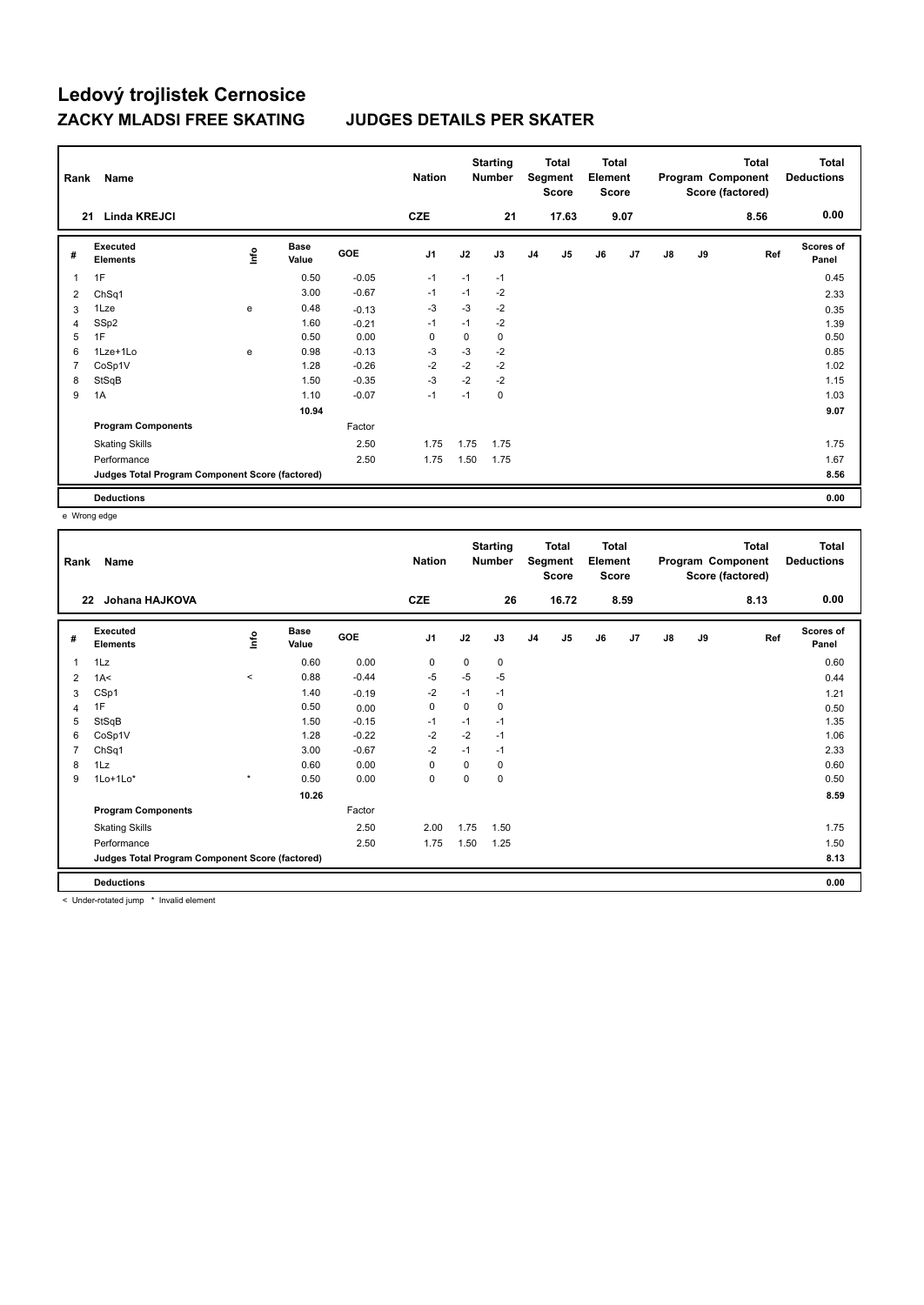| Rank           | <b>Name</b><br><b>Tereza PAVLIKOVA</b><br>23    |         |                      |            | <b>Nation</b><br><b>CZE</b> |      | <b>Starting</b><br><b>Number</b><br>11 |                | <b>Total</b><br>Segment<br><b>Score</b><br>16.66 | <b>Total</b><br>Element<br><b>Score</b> | 8.20 |               |    | Total<br>Program Component<br>Score (factored)<br>8.96 | <b>Total</b><br><b>Deductions</b><br>$-0.50$ |
|----------------|-------------------------------------------------|---------|----------------------|------------|-----------------------------|------|----------------------------------------|----------------|--------------------------------------------------|-----------------------------------------|------|---------------|----|--------------------------------------------------------|----------------------------------------------|
|                |                                                 |         |                      |            |                             |      |                                        |                |                                                  |                                         |      |               |    |                                                        |                                              |
| #              | Executed<br><b>Elements</b>                     | lnfo    | <b>Base</b><br>Value | <b>GOE</b> | J <sub>1</sub>              | J2   | J3                                     | J <sub>4</sub> | J5                                               | J6                                      | J7   | $\mathsf{J}8$ | J9 | Ref                                                    | <b>Scores of</b><br>Panel                    |
| 1              | 1Lo+1Lo*                                        | $\star$ | 0.50                 | 0.00       | 0                           | 0    | 0                                      |                |                                                  |                                         |      |               |    |                                                        | 0.50                                         |
| 2              | 1Lz                                             |         | 0.60                 | 0.00       | 0                           | 0    | 0                                      |                |                                                  |                                         |      |               |    |                                                        | 0.60                                         |
| 3              | 1A                                              |         | 1.10                 | $-0.33$    | $-3$                        | $-3$ | $-3$                                   |                |                                                  |                                         |      |               |    |                                                        | 0.77                                         |
| 4              | SSpB                                            |         | 1.10                 | $-0.22$    | $-2$                        | $-2$ | $-2$                                   |                |                                                  |                                         |      |               |    |                                                        | 0.88                                         |
| 5              | ChSq1                                           |         | 3.00                 | 0.00       | 0                           | 0    | 0                                      |                |                                                  |                                         |      |               |    |                                                        | 3.00                                         |
| 6              | 1A                                              |         | 1.10                 | $-0.55$    | $-5$                        | $-5$ | $-5$                                   |                |                                                  |                                         |      |               |    |                                                        | 0.55                                         |
| $\overline{7}$ | 1F!                                             |         | 0.50                 | $-0.05$    | $-1$                        | $-1$ | $-1$                                   |                |                                                  |                                         |      |               |    |                                                        | 0.45                                         |
| 8              | CoSp                                            |         | 0.00                 | 0.00       |                             |      |                                        |                |                                                  |                                         |      |               |    |                                                        | 0.00                                         |
| 9              | StSqB                                           |         | 1.50                 | $-0.05$    | 0                           | 0    | $-1$                                   |                |                                                  |                                         |      |               |    |                                                        | 1.45                                         |
|                |                                                 |         | 9.40                 |            |                             |      |                                        |                |                                                  |                                         |      |               |    |                                                        | 8.20                                         |
|                | <b>Program Components</b>                       |         |                      | Factor     |                             |      |                                        |                |                                                  |                                         |      |               |    |                                                        |                                              |
|                | <b>Skating Skills</b>                           |         |                      | 2.50       | 2.00                        | 1.75 | 1.75                                   |                |                                                  |                                         |      |               |    |                                                        | 1.83                                         |
|                | Performance                                     |         |                      | 2.50       | 1.75                        | 1.75 | 1.75                                   |                |                                                  |                                         |      |               |    |                                                        | 1.75                                         |
|                | Judges Total Program Component Score (factored) |         |                      |            |                             |      |                                        |                |                                                  |                                         |      |               |    |                                                        | 8.96                                         |
|                | <b>Deductions</b>                               |         | Falls:               | $-0.50$    |                             |      |                                        |                |                                                  |                                         |      |               |    |                                                        | $-0.50$                                      |

\* Invalid element ! Not clear edge

| Rank           | Name                                            |      |                      |         | <b>Nation</b>  |      | <b>Starting</b><br>Number |                | <b>Total</b><br>Segment<br><b>Score</b> | <b>Total</b><br>Element<br><b>Score</b> |      |               |    | <b>Total</b><br>Program Component<br>Score (factored) | <b>Total</b><br><b>Deductions</b> |
|----------------|-------------------------------------------------|------|----------------------|---------|----------------|------|---------------------------|----------------|-----------------------------------------|-----------------------------------------|------|---------------|----|-------------------------------------------------------|-----------------------------------|
| 24             | <b>Elinor CERNA</b>                             |      |                      |         | <b>CZE</b>     |      | 23                        |                | 16.52                                   |                                         | 9.22 |               |    | 7.30                                                  | 0.00                              |
| #              | Executed<br><b>Elements</b>                     | lnfo | <b>Base</b><br>Value | GOE     | J <sub>1</sub> | J2   | J3                        | J <sub>4</sub> | J5                                      | J6                                      | J7   | $\mathsf{J}8$ | J9 | Ref                                                   | <b>Scores of</b><br>Panel         |
| 1              | ChSq1                                           |      | 3.00                 | 0.17    | 0              | 0    | 1                         |                |                                         |                                         |      |               |    |                                                       | 3.17                              |
| 2              | <b>USpB</b>                                     |      | 1.00                 | $-0.23$ | -3             | $-2$ | $-2$                      |                |                                         |                                         |      |               |    |                                                       | 0.77                              |
| 3              | 1F                                              |      | 0.50                 | 0.00    | 0              | 0    | 0                         |                |                                         |                                         |      |               |    |                                                       | 0.50                              |
| $\overline{4}$ | StSqB                                           |      | 1.50                 | $-0.05$ | 0              | 0    | $-1$                      |                |                                         |                                         |      |               |    |                                                       | 1.45                              |
| 5              | $1A+1T$                                         |      | 1.50                 | 0.00    | 0              | 0    | 0                         |                |                                         |                                         |      |               |    |                                                       | 1.50                              |
| 6              | 1Lz                                             |      | 0.60                 | 0.00    | $\pmb{0}$      | 0    | 0                         |                |                                         |                                         |      |               |    |                                                       | 0.60                              |
| 7              | CoSp                                            |      | 0.00                 | 0.00    | $\overline{a}$ |      | ٠                         |                |                                         |                                         |      |               |    |                                                       | 0.00                              |
| 8              | 1Lz                                             |      | 0.60                 | $-0.18$ | -3             | $-3$ | -3                        |                |                                         |                                         |      |               |    |                                                       | 0.42                              |
| 9              | 1A                                              |      | 1.10                 | $-0.29$ | $-3$           | $-3$ | $-2$                      |                |                                         |                                         |      |               |    |                                                       | 0.81                              |
|                |                                                 |      | 9.80                 |         |                |      |                           |                |                                         |                                         |      |               |    |                                                       | 9.22                              |
|                | <b>Program Components</b>                       |      |                      | Factor  |                |      |                           |                |                                         |                                         |      |               |    |                                                       |                                   |
|                | <b>Skating Skills</b>                           |      |                      | 2.50    | 2.00           | 1.25 | 1.25                      |                |                                         |                                         |      |               |    |                                                       | 1.50                              |
|                | Performance                                     |      |                      | 2.50    | 1.75           | 1.25 | 1.25                      |                |                                         |                                         |      |               |    |                                                       | 1.42                              |
|                | Judges Total Program Component Score (factored) |      |                      |         |                |      |                           |                |                                         |                                         |      |               |    |                                                       | 7.30                              |
|                | <b>Deductions</b>                               |      |                      |         |                |      |                           |                |                                         |                                         |      |               |    |                                                       | 0.00                              |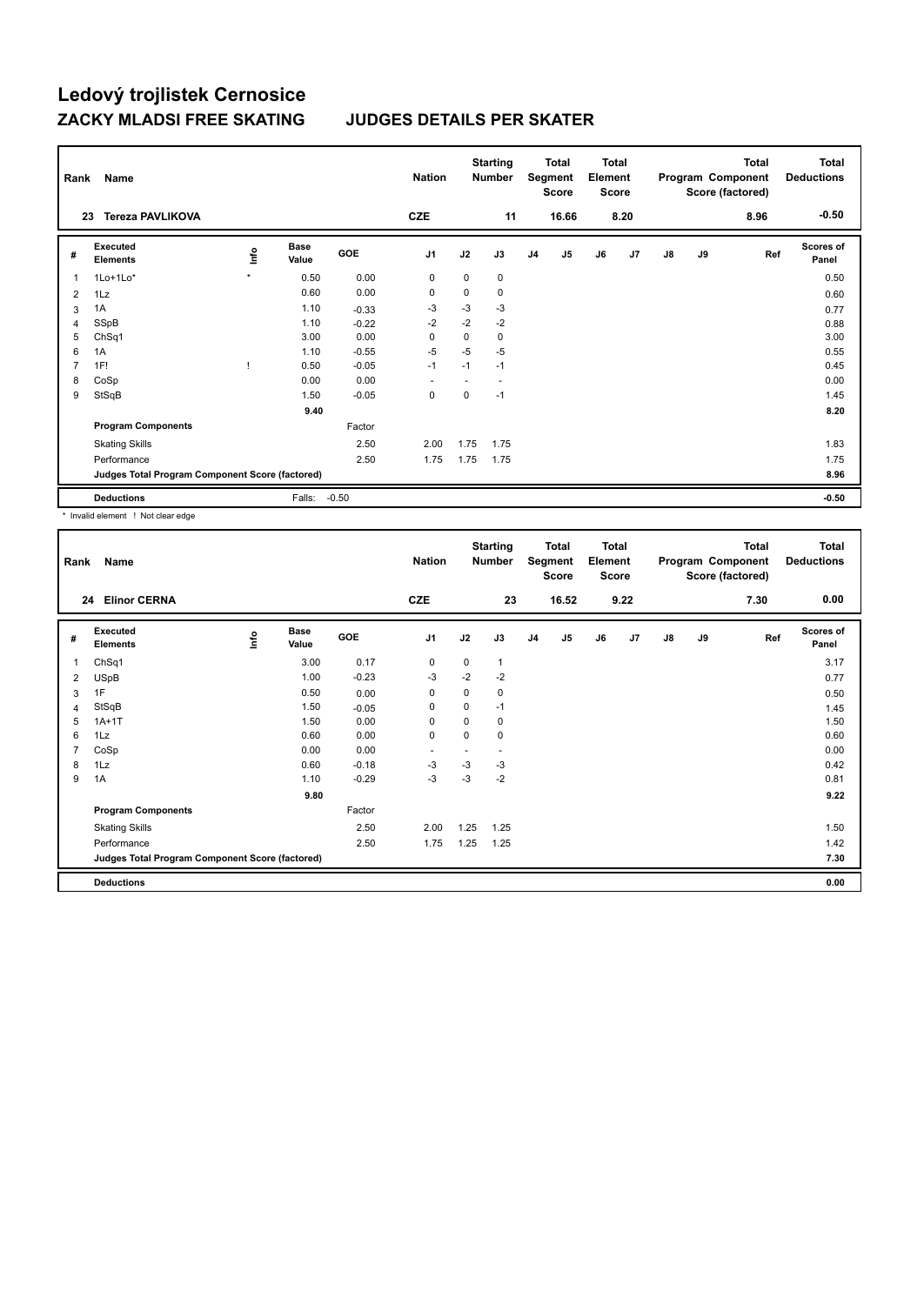| Rank           | Name                                            |      |                      |         | <b>Nation</b>        |                | <b>Starting</b><br>Number |                | Total<br>Segment<br><b>Score</b> | <b>Total</b><br>Element | <b>Score</b> |    |    | <b>Total</b><br>Program Component<br>Score (factored) | <b>Total</b><br><b>Deductions</b> |
|----------------|-------------------------------------------------|------|----------------------|---------|----------------------|----------------|---------------------------|----------------|----------------------------------|-------------------------|--------------|----|----|-------------------------------------------------------|-----------------------------------|
|                | 25 Marketa VACHALOVA                            |      |                      |         | <b>CZE</b>           |                | 17                        |                | 15.61                            |                         | 7.25         |    |    | 8.36                                                  | 0.00                              |
| #              | Executed<br><b>Elements</b>                     | lnfo | <b>Base</b><br>Value | GOE     | J1                   | J2             | J3                        | J <sub>4</sub> | J5                               | J6                      | J7           | J8 | J9 | Ref                                                   | Scores of<br>Panel                |
| 1              | 1A+1Lo                                          |      | 1.60                 | $-0.07$ | $\mathbf 0$          | $-1$           | $-1$                      |                |                                  |                         |              |    |    |                                                       | 1.53                              |
| $\overline{2}$ | 1F                                              |      | 0.50                 | 0.03    | $\mathbf{1}$         | $\mathbf{1}$   | $\mathbf 0$               |                |                                  |                         |              |    |    |                                                       | 0.53                              |
| 3              | 1Lz                                             |      | 0.60                 | 0.00    | $\mathbf 0$          | $\mathbf 0$    | $\mathbf 0$               |                |                                  |                         |              |    |    |                                                       | 0.60                              |
| $\overline{4}$ | ChSq                                            |      | 0.00                 | 0.00    |                      | $\blacksquare$ | $\blacksquare$            |                |                                  |                         |              |    |    |                                                       | 0.00                              |
| 5              | 1A                                              |      | 1.10                 | $-0.07$ | $-1$                 | $-1$           | $\mathbf 0$               |                |                                  |                         |              |    |    |                                                       | 1.03                              |
| 6              | CoSp                                            |      | 0.00                 | 0.00    | ä,                   | ä,             | $\overline{\phantom{a}}$  |                |                                  |                         |              |    |    |                                                       | 0.00                              |
| $\overline{7}$ | StSqB                                           |      | 1.50                 | $-0.30$ | $-2$                 | $-2$           | $-2$                      |                |                                  |                         |              |    |    |                                                       | 1.20                              |
| 8              | 1Lz                                             |      | 0.60                 | 0.00    | $\mathbf 0$          | $\mathbf 0$    | $\pmb{0}$                 |                |                                  |                         |              |    |    |                                                       | 0.60                              |
| 9              | SSp2                                            |      | 1.60                 | 0.16    | $\mathbf{1}$         | $\mathbf{1}$   | $\mathbf{1}$              |                |                                  |                         |              |    |    |                                                       | 1.76                              |
|                |                                                 |      | 7.50                 |         |                      |                |                           |                |                                  |                         |              |    |    |                                                       | 7.25                              |
|                | <b>Program Components</b>                       |      |                      | Factor  |                      |                |                           |                |                                  |                         |              |    |    |                                                       |                                   |
|                | <b>Skating Skills</b>                           |      |                      | 2.50    | 1.75                 | 1.75           | 1.50                      |                |                                  |                         |              |    |    |                                                       | 1.67                              |
|                | Performance                                     |      |                      | 2.50    | 1.75                 | 1.75           | 1.50                      |                |                                  |                         |              |    |    |                                                       | 1.67                              |
|                | Judges Total Program Component Score (factored) |      |                      |         |                      |                |                           |                |                                  |                         |              |    |    |                                                       | 8.36                              |
|                | <b>Deductions</b>                               |      |                      |         |                      |                |                           |                |                                  |                         |              |    |    |                                                       | 0.00                              |
| Rank           |                                                 |      |                      |         |                      |                | <b>Starting</b>           |                | <b>Total</b>                     | <b>Total</b>            |              |    |    | <b>Total</b>                                          | <b>Total</b>                      |
|                | Name                                            |      |                      |         | <b>Nation</b>        |                | Number                    |                | Segment<br>Score                 | Element                 | Score        |    |    | Program Component<br>Score (factored)                 | <b>Deductions</b>                 |
|                | Karolina HOKROVA<br>26                          |      |                      |         | <b>CZE</b>           |                | 9                         |                | 14.90                            |                         | 7.50         |    |    | 7.90                                                  | $-0.50$                           |
| #              | Executed<br><b>Elements</b>                     | Life | <b>Base</b><br>Value | GOE     | J1                   | J2             | J3                        | J <sub>4</sub> | J5                               | J6                      | J7           | J8 | J9 | Ref                                                   | Scores of<br>Panel                |
| $\mathbf{1}$   | SSp1                                            |      | 1.30                 | 0.00    | $\mathbf 0$          | 0              | $\pmb{0}$                 |                |                                  |                         |              |    |    |                                                       | 1.30                              |
| $\overline{2}$ | 1A                                              |      | 1.10                 | 0.00    | $\mathbf 0$          | $\mathbf 0$    | $\pmb{0}$                 |                |                                  |                         |              |    |    |                                                       | 1.10                              |
| 3              | 1Lz                                             |      | 0.60                 | $-0.30$ | -5                   | -5             | $-5$                      |                |                                  |                         |              |    |    |                                                       | 0.30                              |
| $\overline{4}$ | ChSq                                            |      | 0.00                 | 0.00    | $\ddot{\phantom{1}}$ | ä,             | ä,                        |                |                                  |                         |              |    |    |                                                       | 0.00                              |
| 5              | 1F                                              |      | 0.50                 | 0.00    | $\mathbf 0$          | $\mathbf 0$    | $\pmb{0}$                 |                |                                  |                         |              |    |    |                                                       | 0.50                              |
| 6              | 1A                                              |      | 1.10                 | 0.00    | $\Omega$             | $\mathbf 0$    | $\pmb{0}$                 |                |                                  |                         |              |    |    |                                                       | 1.10                              |
| $\overline{7}$ | CoSpBV                                          |      | 1.13                 | $-0.19$ | $-1$                 | $-2$           | $-2$                      |                |                                  |                         |              |    |    |                                                       | 0.94                              |
| 8              | StSqB                                           |      | 1.50                 | $-0.30$ | $-2$                 | $-2$           | $-2$                      |                |                                  |                         |              |    |    |                                                       | 1.20                              |
| 9              | 1Lz+1Lo                                         |      | 1.10                 | $-0.04$ | $\mathbf 0$          | $-1$           | $-1$                      |                |                                  |                         |              |    |    |                                                       | 1.06                              |
|                |                                                 |      | 8.33                 |         |                      |                |                           |                |                                  |                         |              |    |    |                                                       | 7.50                              |
|                | <b>Program Components</b>                       |      |                      | Factor  |                      |                |                           |                |                                  |                         |              |    |    |                                                       |                                   |
|                | <b>Skating Skills</b>                           |      |                      | 2.50    | 1.75                 | 1.50           | 1.50                      |                |                                  |                         |              |    |    |                                                       | 1.58                              |
|                | Performance                                     |      |                      | 2.50    | 1.75                 | 1.50           | 1.50                      |                |                                  |                         |              |    |    |                                                       | 1.58                              |
|                | Judges Total Program Component Score (factored) |      |                      |         |                      |                |                           |                |                                  |                         |              |    |    |                                                       | 7.90                              |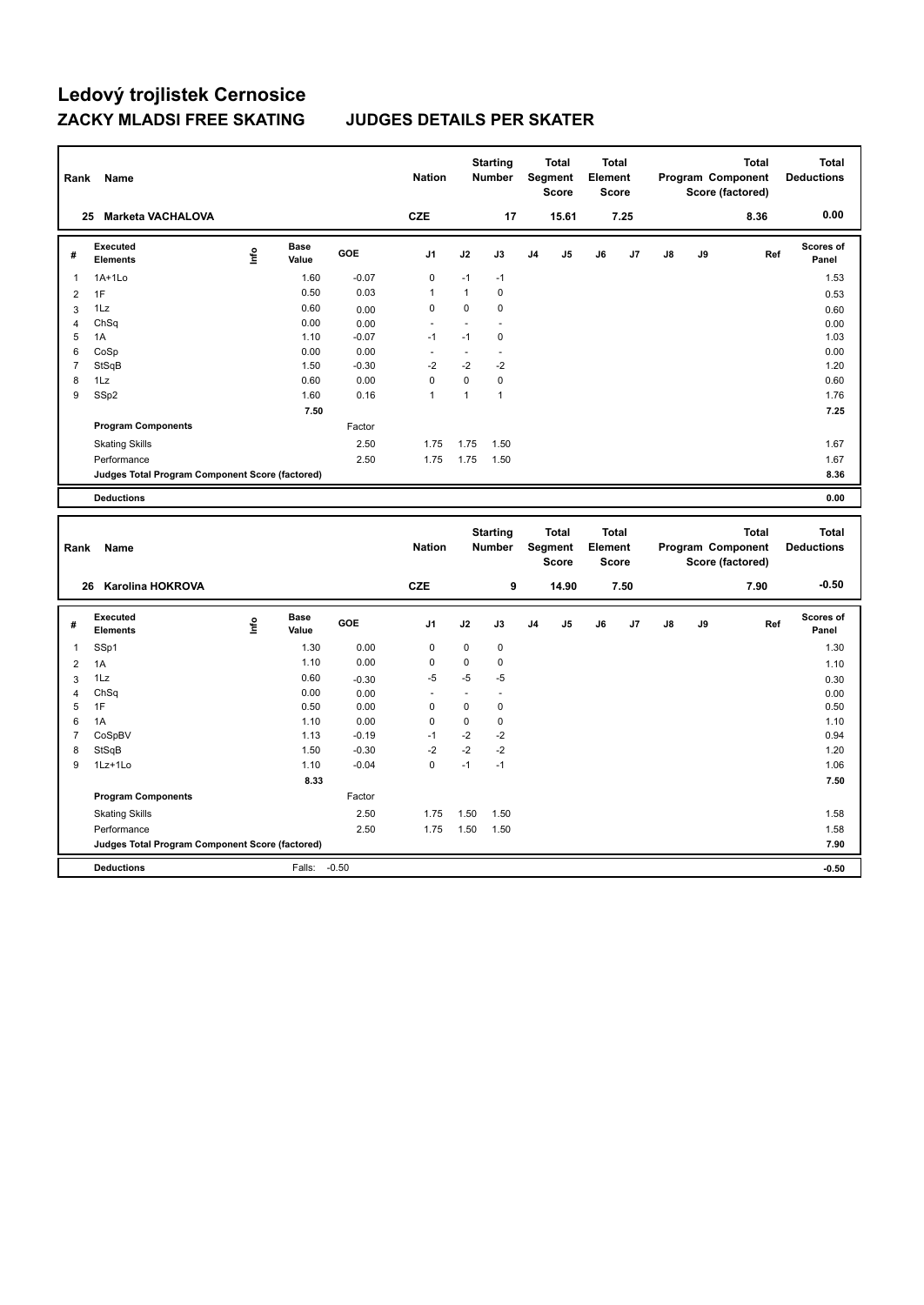| Rank           | Name                                                   |      |                      |         | <b>Nation</b>        |                          | <b>Starting</b><br><b>Number</b> |                | <b>Total</b><br>Segment<br><b>Score</b> | <b>Total</b><br>Element<br><b>Score</b> |      |    |    | <b>Total</b><br>Program Component<br>Score (factored) | <b>Total</b><br><b>Deductions</b> |
|----------------|--------------------------------------------------------|------|----------------------|---------|----------------------|--------------------------|----------------------------------|----------------|-----------------------------------------|-----------------------------------------|------|----|----|-------------------------------------------------------|-----------------------------------|
|                | 27 Radka KUCEROVA                                      |      |                      |         | <b>CZE</b>           |                          | 12                               |                | 14.60                                   |                                         | 8.72 |    |    | 6.88                                                  | $-1.00$                           |
| #              | <b>Executed</b><br><b>Elements</b>                     | Lnfo | <b>Base</b><br>Value | GOE     | J1                   | J2                       | J3                               | J <sub>4</sub> | J5                                      | J6                                      | J7   | J8 | J9 | Ref                                                   | <b>Scores of</b><br>Panel         |
| -1             | 1Lo                                                    |      | 0.50                 | $-0.03$ | $-1$                 | $-1$                     | $\pmb{0}$                        |                |                                         |                                         |      |    |    |                                                       | 0.47                              |
| $\overline{2}$ | 1Lz+1Lo                                                |      | 1.10                 | $-0.08$ | $-1$                 | $-2$                     | $-1$                             |                |                                         |                                         |      |    |    |                                                       | 1.02                              |
| 3              | CSp1                                                   |      | 1.40                 | 0.00    | $\mathbf 0$          | $\pmb{0}$                | $\pmb{0}$                        |                |                                         |                                         |      |    |    |                                                       | 1.40                              |
| $\overline{4}$ | 1A                                                     |      | 1.10                 | $-0.22$ | $-2$                 | $-2$                     | $-2$                             |                |                                         |                                         |      |    |    |                                                       | 0.88                              |
| 5              | 1F                                                     |      | 0.50                 | 0.00    | 0                    | $\pmb{0}$                | $\pmb{0}$                        |                |                                         |                                         |      |    |    |                                                       | 0.50                              |
| 6              | Ch <sub>Sq1</sub>                                      |      | 3.00                 | $-0.17$ | $-1$                 | 0                        | 0                                |                |                                         |                                         |      |    |    |                                                       | 2.83                              |
| $\overline{7}$ | 1F                                                     |      | 0.50                 | $-0.23$ | $-5$                 | $-4$                     | $-5$                             |                |                                         |                                         |      |    |    |                                                       | 0.27                              |
| 8              | StSqB                                                  |      | 1.50                 | $-0.15$ | $-1$                 | $-1$                     | $-1$                             |                |                                         |                                         |      |    |    |                                                       | 1.35                              |
| 9              | CSp                                                    |      | 0.00                 | 0.00    |                      |                          | Ĭ.                               |                |                                         |                                         |      |    |    |                                                       | 0.00                              |
|                |                                                        |      | 9.60                 |         |                      |                          |                                  |                |                                         |                                         |      |    |    |                                                       | 8.72                              |
|                | <b>Program Components</b>                              |      |                      | Factor  |                      |                          |                                  |                |                                         |                                         |      |    |    |                                                       |                                   |
|                | <b>Skating Skills</b>                                  |      |                      | 2.50    | 1.75                 | 1.25                     | 1.25                             |                |                                         |                                         |      |    |    |                                                       | 1.42                              |
|                | Performance                                            |      |                      | 2.50    | 1.50                 | 1.25                     | 1.25                             |                |                                         |                                         |      |    |    |                                                       | 1.33                              |
|                | Judges Total Program Component Score (factored)        |      |                      |         |                      |                          |                                  |                |                                         |                                         |      |    |    |                                                       | 6.88                              |
|                | <b>Deductions</b>                                      |      | Falls:               | $-1.00$ |                      |                          |                                  |                |                                         |                                         |      |    |    |                                                       | $-1.00$                           |
|                |                                                        |      |                      |         |                      |                          |                                  |                |                                         |                                         |      |    |    |                                                       |                                   |
| Rank           | Name                                                   |      |                      |         | <b>Nation</b>        |                          | <b>Starting</b><br>Number        |                | <b>Total</b><br>Segment<br><b>Score</b> | <b>Total</b><br>Element<br><b>Score</b> |      |    |    | <b>Total</b><br>Program Component<br>Score (factored) | <b>Total</b><br><b>Deductions</b> |
|                | <b>Elen PIRKOVA</b><br>28                              |      |                      |         | <b>CZE</b>           |                          | 8                                |                | 14.19                                   |                                         | 6.29 |    |    | 7.90                                                  | 0.00                              |
| #              | <b>Executed</b><br><b>Elements</b>                     | Life | Base<br>Value        | GOE     | J <sub>1</sub>       | J2                       | J3                               | J <sub>4</sub> | J5                                      | J6                                      | J7   | J8 | J9 | Ref                                                   | <b>Scores of</b><br>Panel         |
| $\mathbf{1}$   | 1A                                                     |      | 1.10                 | $-0.07$ | $\mathbf 0$          | $-1$                     | -1                               |                |                                         |                                         |      |    |    |                                                       | 1.03                              |
| $\overline{2}$ | 1Lz                                                    |      | 0.60                 | 0.00    | $\mathbf 0$          | 0                        | $\pmb{0}$                        |                |                                         |                                         |      |    |    |                                                       | 0.60                              |
| 3              | ChSq                                                   |      | 0.00                 | 0.00    |                      | ÷,                       | ä,                               |                |                                         |                                         |      |    |    |                                                       | 0.00                              |
| $\overline{4}$ | 1A<<                                                   | <<   | 0.00                 | 0.00    | $\ddot{\phantom{1}}$ | $\overline{\phantom{a}}$ | $\overline{a}$                   |                |                                         |                                         |      |    |    |                                                       | 0.00                              |
| 5              | SSpB                                                   |      | 1.10                 | $-0.33$ | $-3$                 | $-3$                     | $-3$                             |                |                                         |                                         |      |    |    |                                                       | 0.77                              |
| 6              | 1Lz                                                    |      | 0.60                 | 0.00    | $\mathbf 0$          | $\mathbf 0$              | $\pmb{0}$                        |                |                                         |                                         |      |    |    |                                                       | 0.60                              |
| $\overline{7}$ | StSqB                                                  |      | 1.50                 | $-0.15$ | $-1$                 | $-1$                     | $-1$                             |                |                                         |                                         |      |    |    |                                                       | 1.35                              |
| 8              | $1F+1Lo$                                               |      | 1.00                 | 0.00    | $\mathbf 0$          | $\pmb{0}$                | $\pmb{0}$                        |                |                                         |                                         |      |    |    |                                                       | 1.00                              |
| 9              | CoSpBV                                                 |      | 1.13                 | $-0.19$ | $-2$                 | $-1$                     | $-2$                             |                |                                         |                                         |      |    |    |                                                       | 0.94                              |
|                |                                                        |      | 7.03                 |         |                      |                          |                                  |                |                                         |                                         |      |    |    |                                                       | 6.29                              |
|                | <b>Program Components</b>                              |      |                      | Factor  |                      |                          |                                  |                |                                         |                                         |      |    |    |                                                       |                                   |
|                | <b>Skating Skills</b>                                  |      |                      | 2.50    | 1.75                 | 1.50                     | 1.50                             |                |                                         |                                         |      |    |    |                                                       | 1.58                              |
|                | Performance                                            |      |                      | 2.50    | 1.75                 | 1.50                     | 1.50                             |                |                                         |                                         |      |    |    |                                                       | 1.58                              |
|                | <b>Judges Total Program Component Score (factored)</b> |      |                      |         |                      |                          |                                  |                |                                         |                                         |      |    |    |                                                       | 7.90                              |

<< Downgraded jump